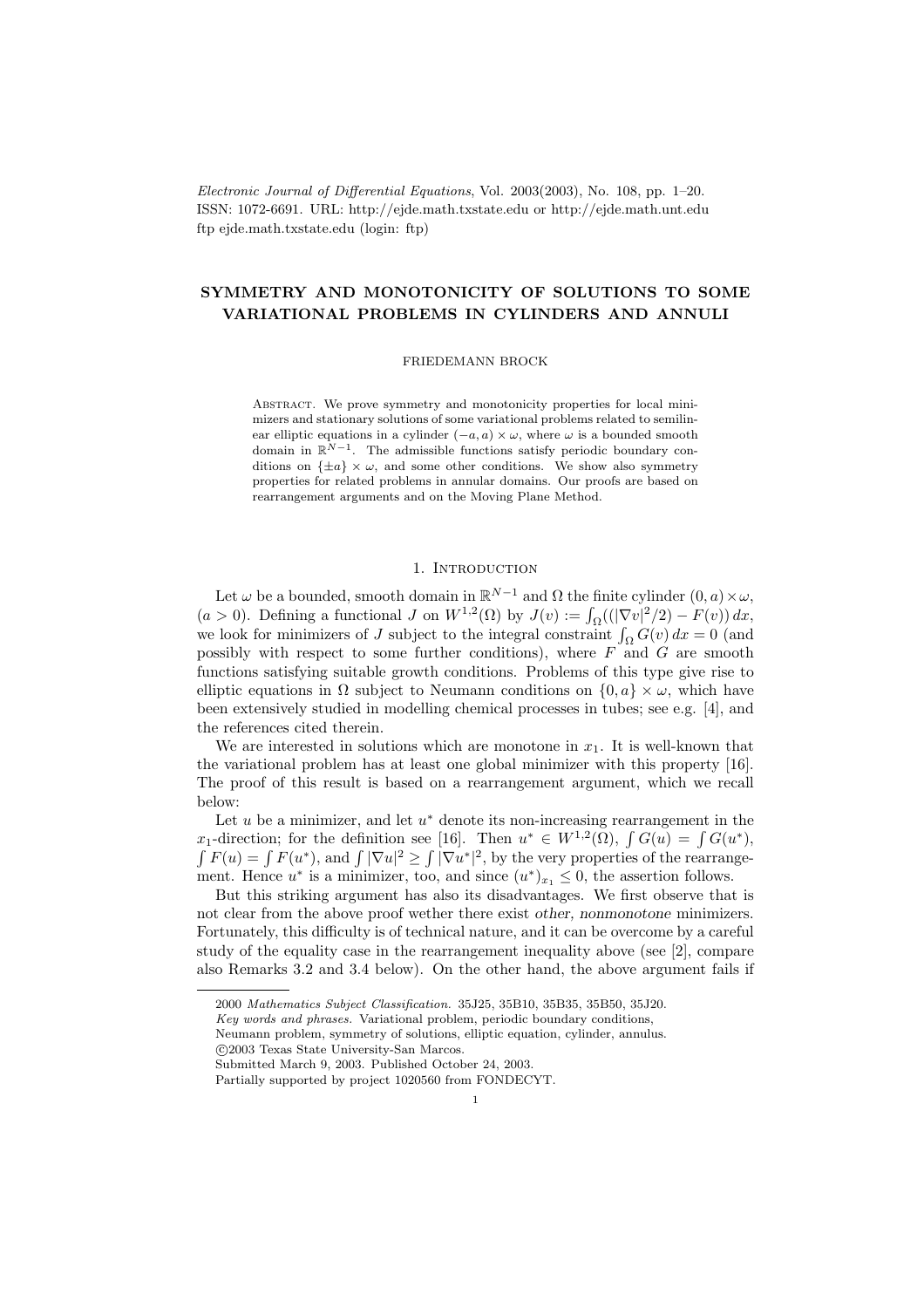2 FRIEDEMANN BROCK EJDE–2003/108

one tries to show the monotonicity of local minimizers or stationary solutions of the variational problem.

In this article we deal with global and local minimizers as well as with stationary solutions for a problem of the above type (Section 3) with one or more integral constraints and where the solutions satisfy a general nonlinear boundary condition on  $(0, a) \times \partial \omega$ . We also investigate symmetry properties for some related problems with periodicity in the infinite cylinder  $\mathbb{R}\times\omega$  (Section 2) and in an annulus (Section 4), and we study similar problems with Dirichlet boundary conditions on  $\mathbb{R} \times \partial \omega$ (Section 5). In the case of the stationary solutions, (Lemmata 2.5 and 4.4), we use the classical Moving Plane Method which exploits the Maximum Principle and the reflection invariance of the equation (see e.g. [13, 3]). In this method, starting from some initial stage, parallel hyperplanes are moved up to a critical position while it is proved at each intermediate stage that the difference between the solution and its reflection about the hyperplane is positive on one side of the hyperplane. However, in order to make the method work, one first needs to establish the same property at the initial stage. Thus we have to impose an additional condition on the solution which takes the form of 'two-point inequalities' with respect to reflection about some unspecified hyperplane (see the conditions (2.21), respectively (4.8) below). These inequalities cannot be deduced from the PDE, and they also rule out entire classes of solutions, e.g. those periodic solutions with higher order periodicity. We also emphasize that our Lemmata 2.5 and 4.4 contrast with the classical symmetry results for problems with zero Dirichlet boundary conditions (see [13]) where the role of the above mentioned two-point inequalities is played by the positivity of the solution which is a natural physical assumption. On the other hand, our analysis shows how far Moving Plane arguments reach in problems with periodicity.

Two further ingredients are used in the proof of symmetry (respectively monotonicity) for the local and global minimizers. The first tool is based on properties of a transformation which is often called two-point rearrangement in the literature. Notice that this simple type of rearrangement has been proved particularly useful in showing integral inequalities related to Steiner and cap symmetrizations (see [1, 7]). But its flexibility, and in particular its continuity properties (see Lemma 2.2) make it as well to an appropriate tool in proving qualitative properties of solutions to variational problems. Notice that the author has used two-point rearrangements to show the symmetry of local minimizers in a nonlocal model for equilibrium figures of rotating liquids (see [5]).

The second tool is the Principle of Unique Continuation. We mention that the idea to combine reflection arguments with this principle has been successfully employed by O. Lopes. He proved the symmetry of global minimizers to some variational problems in the entire space (see [20]) and in domains with rotational symmetry (see [19], and Remark 4.7 below).

In case of the periodic problem and the problem in the annulus we show that local minimizers are symmetric provided that they satisfy a 'weak version' of the above mentioned 'two-point inequality' (Lemma 2.6, respectively Lemma 4.5). Furthermore, in case of the problem in the finite cylinder we show that any local minimizer is monotone (Theorem 3.3). This result is however restricted to the case of only one constraint.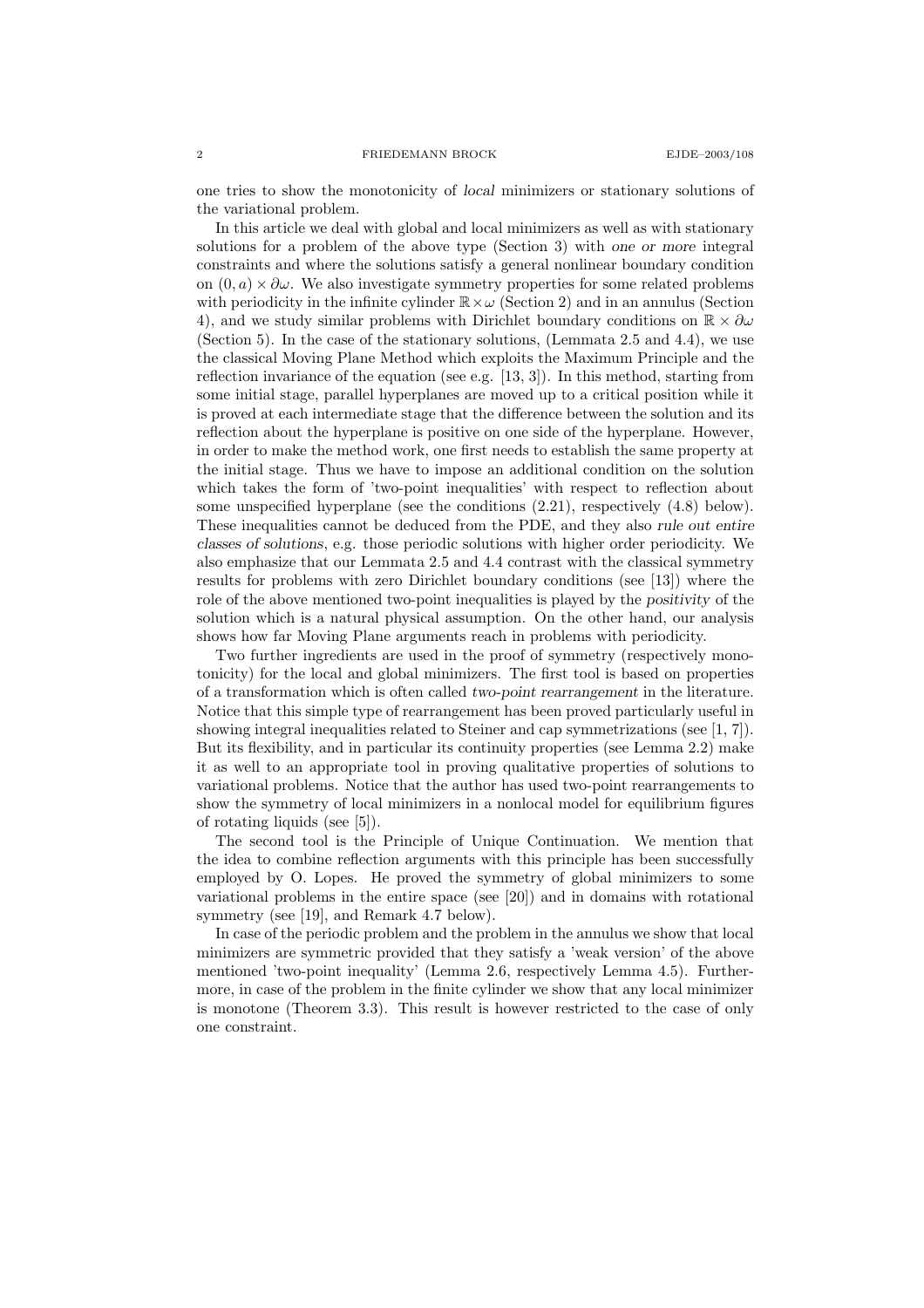Finally we show that global minimizers of our problems are symmetric (respectively monotone), without imposing further geometrical conditions on the solution. (Theorems 2.7, 3.1 and 4.6).

## 2. Symmetry in periodic problems

Let us fix some notation. Let  $N \in \mathbb{N}$ ,  $(N \geq 2)$ , and let  $\omega$  a bounded smooth domain in  $\mathbb{R}^{N-1}$ . For some  $a > 0$ , let  $\Omega = \mathbb{R} \times \omega$ ,  $\Omega_a = (-a, a) \times \omega$  and  $\Omega_a^+$  $(0, a) \times \omega$ . For points  $x \in \Omega$  we write  $x = (x_1, x')$ , where  $x_1 \in \mathbb{R}$  and  $x' \in \omega$ . Furthermore, let  $F = F(x, t), G_i = G_i(t), H = H(t)$  functions defined on  $\Omega \times \mathbb{R}$ , and satisfying

- $F$  is twice differentiable with respect to  $t$ .
- $F(\cdot, t)$ ,  $F_t(\cdot, t)$ ,  $F_{tt}(\cdot, t)$  are in  $L^{\infty}(\Omega)$  for all  $t \in \mathbb{R}$ ,  $G_i$  and H are in  $C^2(\mathbb{R})$
- $|F_t(x,t)|, |G'_i(t)| \le c(1+|t|^p),$  and  $|H'(t)| \le c(1+|t|^q)$
- $f := F_t, g_i := G'_i, h := H', (i = 1, \ldots, n)$
- $f(x,t) = f(x_1 \pm k a, x', t)$  for all  $(x,t) \in \Omega \times \mathbb{R}$

Furthermore, we assume:

$$
1 \le p < (N+2)/(N-2) \quad \text{and} \quad 1 \le q < N/(N-2), \quad \text{if } N \ge 3; \tag{2.1}
$$

and  $p, q$  are finite if  $N = 2$ ;

$$
f(x,t) \text{ is non-increasing in } x_1 \text{ for all } (x,t) \in (0,a) \times \omega \times \mathbb{R},
$$
  
and for all  $k \in \mathbb{N}.$  (2.2)

If, for some constants  $\alpha_1, \ldots, \alpha_n$ , the function  $\sum_{i=1}^n \alpha_i g_i(t)$  vanishes on some interval  $c < t < d$ , then it vanishes everywhere on  $\mathbb{R}$ . (2.3)

Now, let

$$
X = \{v \in W^{1,2}(\Omega_a) \cap W^{1,2}_{loc}(\Omega) : v \text{ is (2a)-periodic in } x_1\}
$$

$$
K = \{v \in X : \int_{\Omega_a} G_i(v) dx = 0, i = 1,...,n\}.
$$

We investigate the variational problem:

Minimize 
$$
J(v) \equiv \int_{\Omega_a} \left(\frac{1}{2} |\nabla v|^2 - F(x, v)\right) dx + \int_{(-a, a) \times \partial \omega} H(v) dS
$$
  
over all  $v \in K$ . (2.4)

We call  $u \in K$  a global minimizer of  $(2.4)$  if  $J(v) \geq J(u) \,\forall v \in K$ , and we will say that  $u \in K$  is a local minimizer of (2.4) if there exists a number  $\varepsilon > 0$  such that  $J(v) \geq J(u)$  for all  $v \in K$  satisfying

$$
\int_{\Omega_a} \left( |\nabla (u - v)|^2 + (u - v)^2 \right) dx \le \varepsilon.
$$

In view of the non-degeneracy condition (2.3), standard arguments in the calculus of variations show (see e.g. [22]) that any local minimizer satisfies

$$
-\Delta u = f(x, u) + \sum_{i=1}^{n} \alpha_i g_i(u) \quad \text{in } \Omega,
$$
\n(2.5)

$$
\frac{\partial u}{\partial \nu} + h(u) = 0 \quad \text{on } \partial \Omega,
$$
\n(2.6)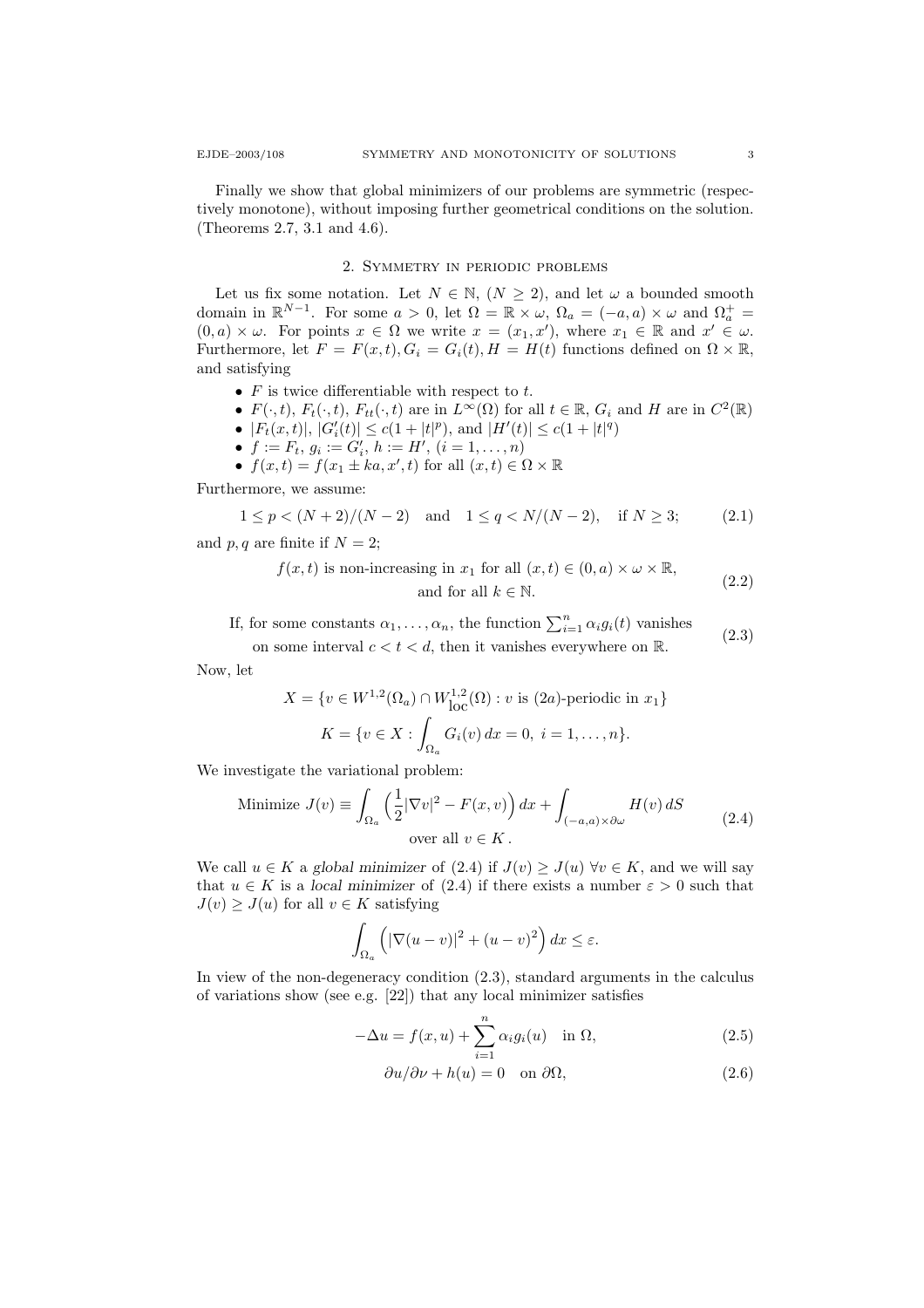where  $\nu$  s the exterior normal, and with  $\alpha_i \in \mathbb{R}$ ,  $i = 1, \ldots, n$ , as Lagrange multipliers. Furthermore, we have

$$
\int_{\Omega_a} \left( \nabla u \nabla \varphi - f(x, u)\varphi \right) dx + \int_{(-a, a) \times \partial \omega} h(u)\varphi \, dS = 0, \tag{2.7}
$$

$$
\int_{\Omega_a} \left( |\nabla \varphi|^2 - (f_u(x, u) + \sum_{i=1}^n \alpha_i g_i'(u)) \varphi^2 \right) dx + \int_{(-a, a) \times \partial \omega} h'(u) \varphi^2 dS \ge 0, \quad (2.8)
$$

for every  $\varphi \in X$  satisfying

$$
\int_{\Omega_a} g_i(u)\varphi \, dx = 0. \tag{2.9}
$$

Also, the regularity assumptions on  $F, G_i, H, (i = 1, ..., n)$ , imply that

$$
u \in X \cap W^{2,N}(\Omega_a) \cap C(\overline{\Omega}).\tag{2.10}
$$

We will say that u is a stationary solution of  $(2.4)$  if u satisfies  $(2.5),(2.6)$  and  $(2.10).$ 

Our first result concerns the unconstrained case,  $K = X$ . It seems to be well-known, but I could not find a reference.

**Lemma 2.1.** Let u a local minimizer of  $(2.4)$ , where  $K = X$ , and F does not depend on  $x_1$ , that is  $F = F(x', t)$ . Then  $u_{x_1}(x) \equiv 0$  in  $\Omega_a$ .

*Proof.* For 
$$
\varphi \in X
$$
,  $\varphi \not\equiv 0$ , we define I by

$$
I(\varphi) := \Big( \int_{\Omega_a} \left( |\nabla \varphi|^2 - f_u(x', u) \varphi^2 \right) dx + \int_{(-a,a) \times \partial \omega} h'(u) \varphi^2 dS \Big) \Big( \int_{\Omega_a} \varphi^2 d\xi \Big)^{-1}.
$$

In view of (2.8), we have  $I(\varphi) \geq 0$ . Assume that  $u_{x_1} \not\equiv 0$ . Then  $I(u_{x_1}) = 0$ , and since  $u_{x_1} \in X$ , we have that

$$
I(u_{x_1}) = 0 = \min\{I(\varphi) : \varphi \in X, \ \varphi \not\equiv 0\}.
$$

Then it follows from a variant of Krein-Rutman's Theorem that  $u_{x_1}$  can have one sign only. For the convenience of the reader, we give a simple proof: Assume that  $M := \{x \in \Omega_a : u_{x_1}(x) > 0\}$  has positive measure, and set  $v := \max\{u_{x_1}; 0\}$ . Since  $I(v) = 0$  we have then that also  $-\Delta v = f_u(x', u)v$ , and since  $u_{x_1}$  and v coincide on the open set  $M$ , the Principle of Unique Continuation (see Appendix) tells us that  $u_{x_1} \equiv v$ , which means that  $u_{x_1}(x) \geq 0$ , and  $u_{x_1}(x) \not\equiv 0$  in  $\Omega$ . But this is impossible due to the periodicity of  $u$ . Analogously we can argue in the case that  ${x \in \Omega_a : u_{x_1}(x) < 0}$  has positive measure.

In view of the above proof, it seems tempting to use  $(2.8)$  for the purpose of symmetry proofs under the presence of constraints. Let  $u$  a local minimizer of  $(2.4)$ , let  $F = F(x', t)$ , and let for  $\varphi \in X$ ,  $\varphi \not\equiv 0$ ,

$$
I(\varphi) := \Big( \int_{\Omega_a} \left( |\nabla \varphi|^2 - z(x) \varphi^2 \right) dx + \int_{(-a,a) \times \partial \omega} h'(u) \varphi^2 dS \Big) \Big( \int_{\Omega_a} \varphi^2 dx \Big)^{-1},
$$

where  $z := f_u(x', u) + \sum_{i=1}^N \alpha_i g_i'(u)$ . It is easy to see that

$$
\int_{\Omega_a} g_i(u) u_{x_1} dx = 0.
$$

Proceeding analogously as above, we have then that

$$
I(u_{x_1}) = 0 = \min \{ I(\varphi) : \varphi \not\equiv 0, \int_{\Omega_a} g_i(u)\varphi \, dx = 0, \ i = 1, \dots, n \}.
$$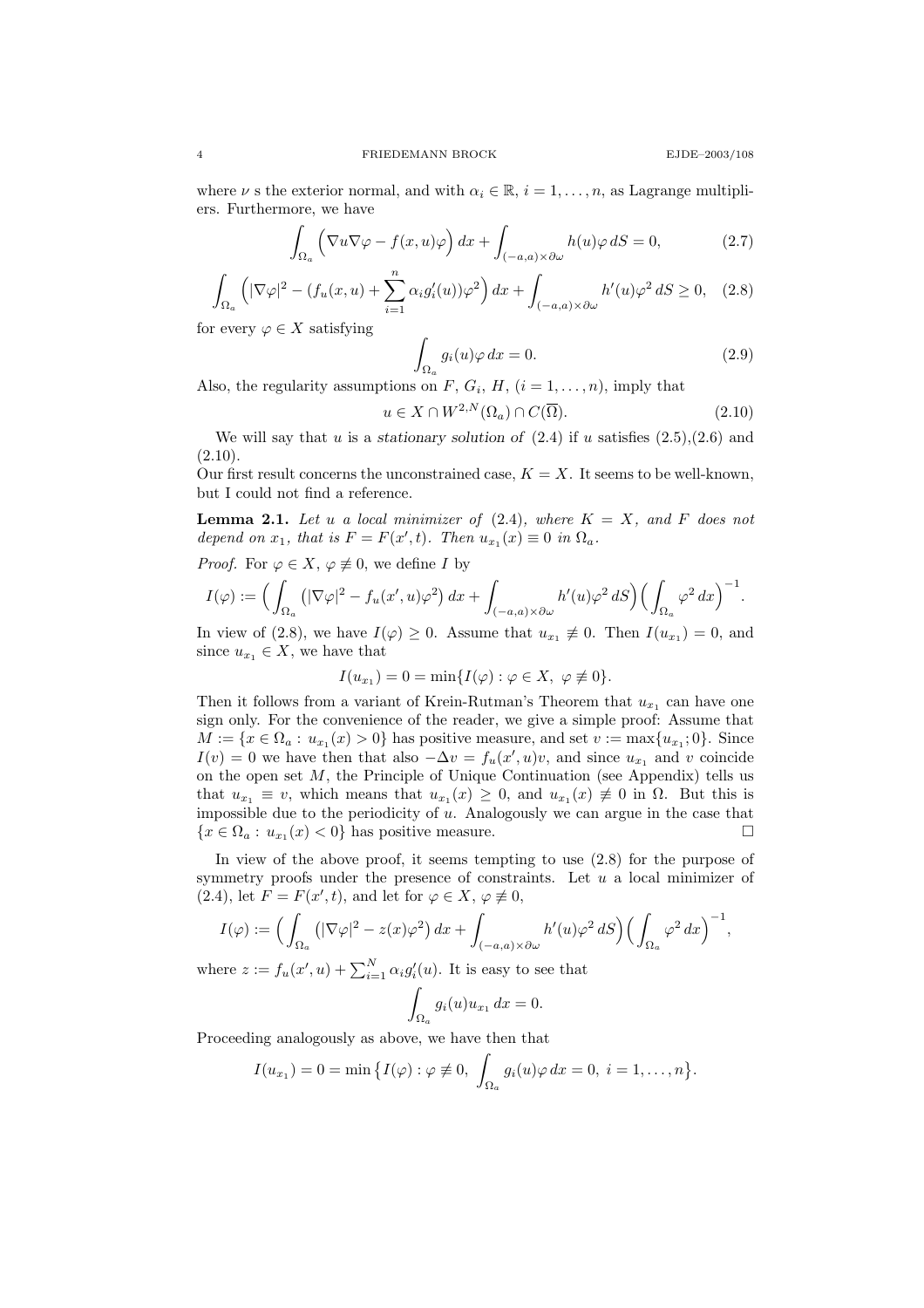Then a variant of Courant-Hilbert's Theorem tells us that  $u_{x_1}$  can have at most  $n+1$  nodal domains on the torus  $\{(x_1, x'): x_1 \in \mathbb{R} \text{ mod } (2a), x' \in \omega\}$ . However, it is difficult to relate this information to symmetry properties of  $u$ , even not for only one constraint,  $n = 1$ .

Given any  $\lambda \in \mathbb{R}$  we now define the following two transformations:

Reflexion: Let  $x^{\lambda} := (2\lambda - x_1, x')$  and  $v^{\lambda}(x) := v(x^{\lambda}) \,\forall x \in \Omega$ . For convenience, we will sometimes also write  $\sigma_{\lambda} v$  instead of  $v^{\lambda}$ .

Two-point rearrangement: Let

$$
T^{\lambda}v(x) := \begin{cases} \max\{u(x); u(x^{\lambda})\} & \text{if } x \in [\lambda, \lambda + a] \times \omega \\ \min\{u(x); u(x^{\lambda})\} & \text{if } x \in [\lambda - a, \lambda] \times \omega \end{cases}
$$
  

$$
T^{\lambda}v(x_1 \pm 2ka, x') := T^{\lambda}v(x) \quad \forall x \in [\lambda - a, \lambda + a] \times \omega, \forall k \in \mathbb{N}.
$$
 (2.11)

The transformation  $T^{\lambda}$  given above is a 'periodic variant' of the two-point rearrangements defined in the Euclidean space or on the Euclidean sphere (see [1, 7]). Below we summarize some of its properties. The proofs are easy variants of those given in [1, 7], and therefore omitted.

**Lemma 2.2.** (1) If  $v \in X$ ,  $\lambda \in \mathbb{R}$ , then  $T^{\lambda}v \in X$ , and

$$
\int_{\Omega_a} |\nabla v|^2 dx = \int_{\Omega_a} |\nabla T^\lambda v|^2 dx.
$$
\n(2.12)

(2) If  $v \in C(\overline{\Omega})$ ,  $\lambda \in \mathbb{R}$ , then  $T^{\lambda}v \in C(\overline{\Omega})$ , and if  $\psi \in C(\mathbb{R})$ , then

$$
\int_{-a}^{a} \psi(v(y, x')) dy = \int_{-a}^{a} \psi(T^{\lambda}v(y, x')) dy \quad \forall x' \in \overline{\omega}.
$$
 (2.13)

(3) Continuity of  $\lambda \to T^{\lambda}v$ : If  $v \in X$  and if  $\lambda_k, \lambda \in \mathbb{R}$ ,  $k = 1, 2, ...,$  $\lim_{k\to\infty}\lambda_k=\lambda$ , then  $T^{\lambda_k}v\to T^{\lambda}v$  in  $W^{1,2}(\Omega_a)$ .

Note that (2.12) and (2.13) follow from the fact that  $T^{\lambda}$  rearranges the values of v and of  $|\nabla v|$  in the two corresponding points  $x, x^{\lambda}$  for a.e.  $x \in [\lambda, \lambda + a] \times \omega$ , and 3) follows from the continuity of the Lebesgue integral with respect to translations.

In the symmetry proof for minimizers we will need a rearrangement inequality. Notice that some variant of it for the two-point rearrangement in  $\mathbb{R}^N$  has been proved in [6].

**Lemma 2.3.** Let  $v \in X$  and  $\lambda \in [-a, a]$ . Then

$$
\int_{\Omega_a} F(x, v) dx \le \int_{\Omega_a} F(x, T^{\lambda} v) dx \quad \text{if } \lambda \le 0,
$$
\n(2.14)

$$
\int_{\Omega_a} F(x, v) dx \le \int_{\Omega_a} F(x, \sigma_\lambda(T^\lambda v)) dx \quad \text{if } \lambda \ge 0.
$$
 (2.15)

*Proof.* Let  $\lambda \in [-a, 0]$ . Then, if  $x \in [\lambda, \lambda + a] \times \omega$ , we have that  $|x_1| \leq |2\lambda - x_1|$ . In view of  $(2.1)$  it is then easy to see that

$$
F(x, v(x)) + F(x^{\lambda}, v(x^{\lambda})) \le F(x, T^{\lambda}v(x)) + F(x^{\lambda}, T^{\lambda}v(x^{\lambda})) \quad \forall x \in [\lambda, \lambda + a] \times \omega.
$$

Integrating this over  $[\lambda, \lambda + a] \times \omega$  gives (2.14) in view of the periodicity of v and  $T^{\lambda}v$ . The proof of (2.15) is similar and will be omitted.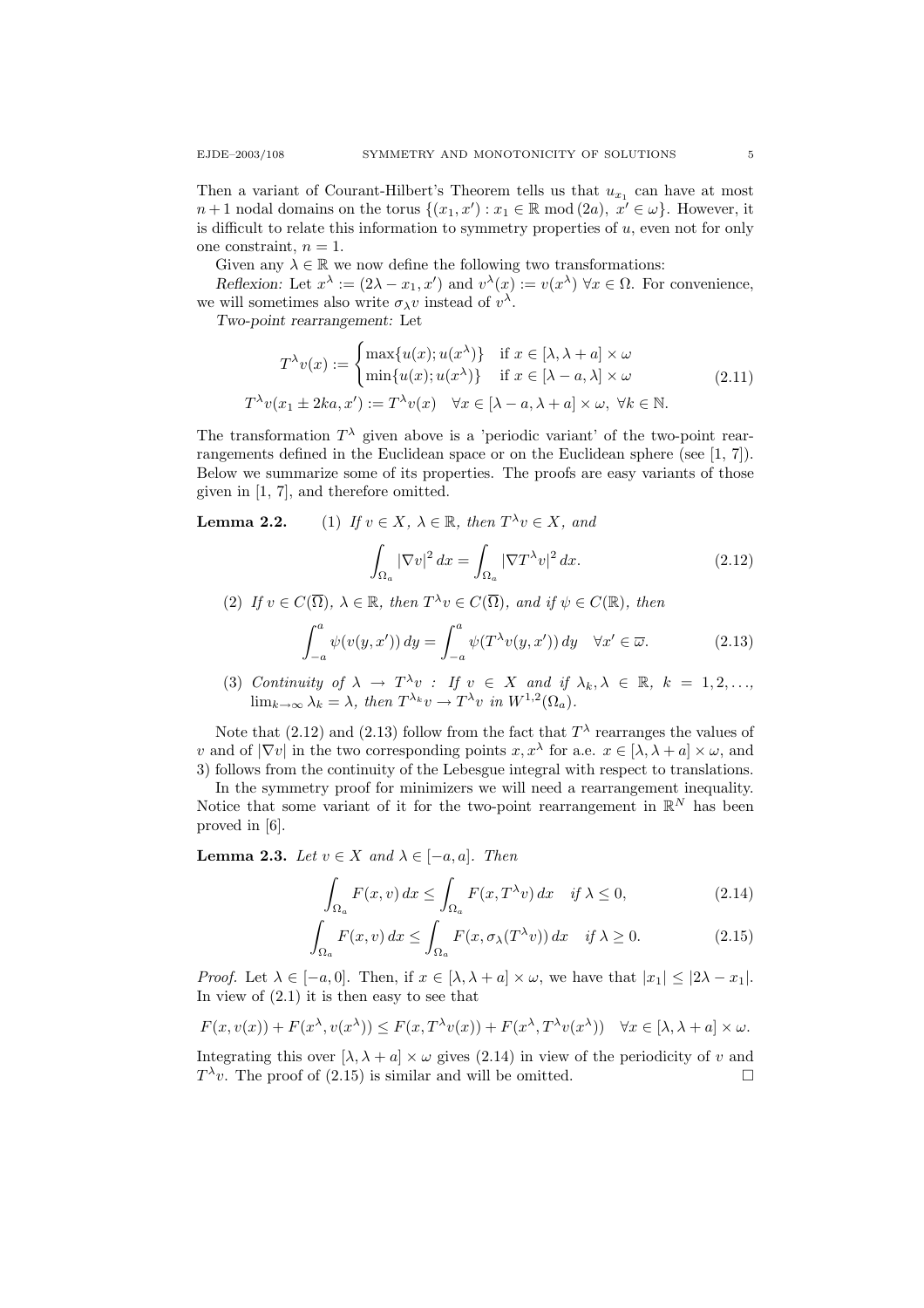**Remark 2.4. 1)** Assume that u is a stationary solution of  $(2.4)$ , and suppose that for some  $\lambda \in [-a, 0],$ 

$$
u(x) \ge u(x^{\lambda}) \quad \forall x \in [\lambda, \lambda + a] \times \omega. \tag{2.16}
$$

Setting  $v_{\lambda} = u - u^{\lambda}$ , we obtain from assumptions (2.2) and (2.1) that

$$
-\Delta v_{\lambda} \ge c_{\lambda}(x)v_{\lambda} \text{ and } v_{\lambda} \ge 0 \text{ in } (\lambda, \lambda + a) \times \omega,
$$
  

$$
v_{\lambda}(x) = 0 \text{ on } {\lambda, \lambda + a} \times \omega,
$$
  

$$
\frac{\partial v_{\lambda}}{\partial \nu} + d_{\lambda}(x)v_{\lambda} = 0 \text{ on } \partial \Omega,
$$
 (2.17)

where

$$
c_{\lambda} = \begin{cases} \left( f(x, u) - f(x, u^{\lambda}) + \sum_{i=1}^{n} \alpha_i (g_i(u) - g_i(u^{\lambda})) \right) / v_{\lambda} & \text{if } v_{\lambda} \neq 0\\ 0 & \text{if } v_{\lambda} = 0 \end{cases}
$$
 (2.18)

and

$$
d_{\lambda} = \begin{cases} (h(u) - h(u^{\lambda})) / v_{\lambda} & \text{if } v_{\lambda} \neq 0 \\ 0 & \text{if } v_{\lambda} = 0 \end{cases}
$$
(2.19)

are bounded functions. Now the Strong Maximum Principle (see Appendix) implies that either  $v_{\lambda} \equiv 0$  in  $(\lambda, \lambda + a) \times \omega$  or  $v_{\lambda}(x) > 0$  in  $(\lambda, \lambda + a) \times \overline{\omega}$ . The latter also implies  $(v_\lambda)_{x_1}(\lambda, x') > 0$  for all  $x' \in \omega$ . Thus the assumption (2.16) implies the following alternative: Either

$$
u(x) = u(x^{\lambda}) \quad \forall x \in [\lambda, \lambda + a] \times \overline{\omega}, \quad \text{or} \tag{2.20}
$$

$$
u(x) > u(x^{\lambda}) \quad \forall x \in (\lambda, \lambda + a) \times \overline{\omega} \quad \text{and} \quad u_{x_1}(\lambda, x') > 0 \quad \forall x' \in \omega.
$$
 (2.21)

2) Next assume that F is independent of  $x_1$ , that is  $F = F(x', t)$ . Then we have  $-\Delta v_\lambda = c_\lambda(x)v_\lambda$  in  $(\lambda, \lambda + a) \times \omega$ . Therefore, it is easy to see that the conclusions of 1) hold for all  $\lambda \in \mathbb{R}$ . Moreover, if  $u_{x_1} \neq 0$ , if  $u = u^{\lambda_0}$ , and if  $u_{x_1}(x) \leq 0$  in  $(\lambda_0, \lambda_0 + a) \times \omega$ , for some  $\lambda_0 \in \mathbb{R}$ , then  $(2.16)$  holds for every  $\lambda \in (\lambda_0 - a, \lambda_0)$ . By  $(2.20), (2.21)$  this implies that  $u_{x_1}(x) < 0$  in  $(\lambda_0, \lambda_0 + a) \times \overline{\omega}$ . 3) Assume that

$$
f(0, x'_0, t) > f(a, x'_0, t) \quad \text{for some } x'_0 \in \omega \text{ and } \forall t \in \mathbb{R}.\tag{2.22}
$$

Then, if  $u_{x_1} \neq 0$ , and if  $u = u^{\lambda_0}$  for some  $\lambda_0 \in [-a, 0]$ , the elliptic equation for u shows that either  $\lambda_0 = 0$  or  $\lambda_0 = -a$ .

Using the classical Moving Plane Method, we now prove the following symmetry result for stationary solutions:

**Lemma 2.5.** Let u be a stationary solution of  $(2.4)$ , and assume that there exists a number  $\lambda = \lambda_0 \in [-a, 0]$  for which (2.21) holds. Then there exists a number  $\lambda^* \in [-a, a]$  such that

$$
u(x) = u(x^{\lambda^*}) \quad and \quad u_{x_1}(x) < 0 \quad \forall x \in (\lambda^*, \lambda^* + a) \times \overline{\omega}. \tag{2.23}
$$

Furthermore, if f satisfies (2.22), then  $\lambda^* = 0$ .

*Proof.* First assume that (2.22) holds, and that  $\lambda_0 \in (-a, 0)$ . Setting

$$
M := \{ \lambda \in (-a, 0) : u^{\lambda}(x) < u(x) \,\,\forall x \in (\lambda, \lambda + a) \times \omega \},\tag{2.24}
$$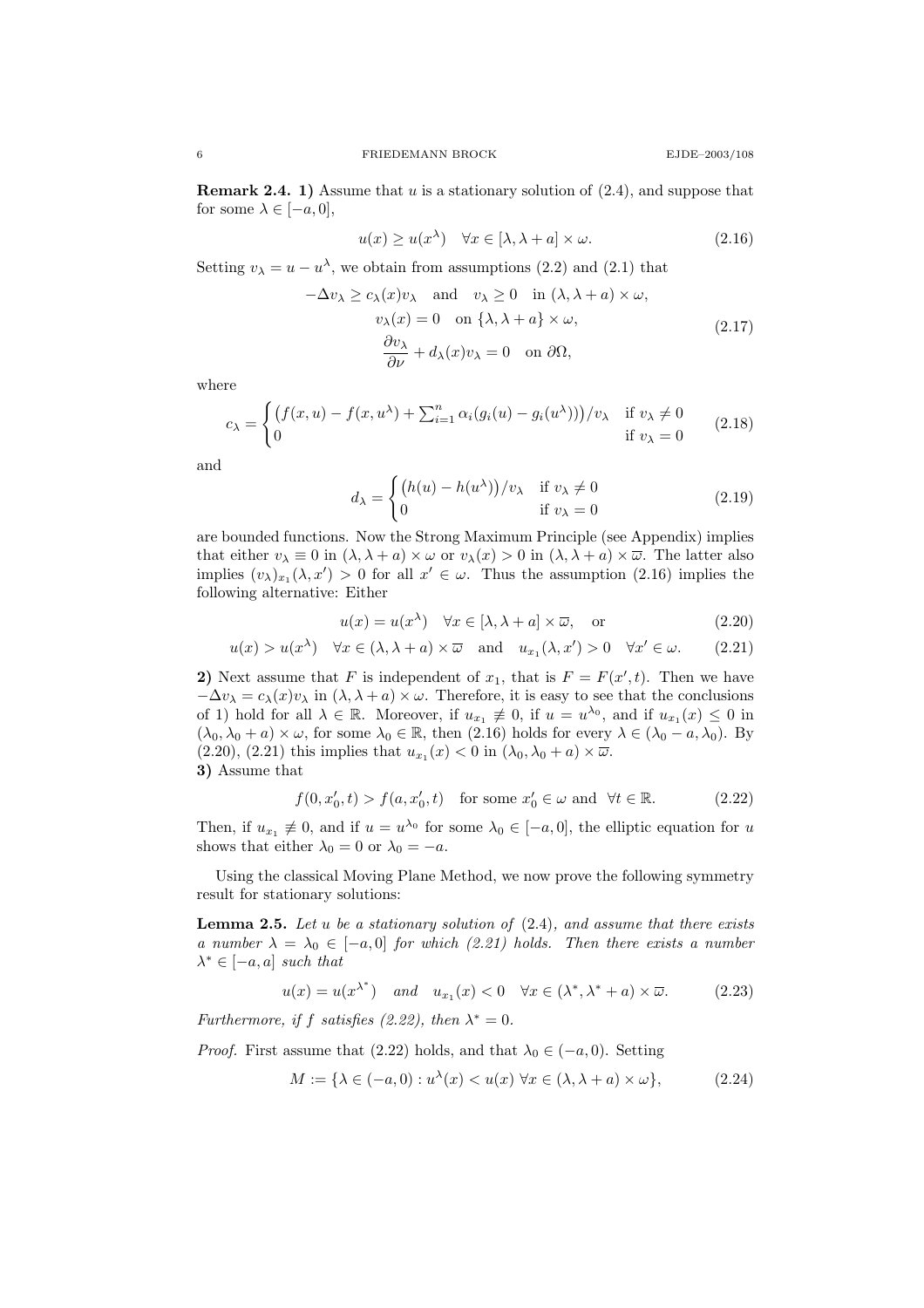we claim that  $M$  is open. To prove this, we will need some preliminary settings. We choose  $C > 0$  such that

$$
C \ge |f_t(x,t) + \sum_{i=1}^n \alpha_i g'_i(t)| \quad \text{and} \quad C \ge |h'(t)| \quad \forall (x,t) \in \Omega \times \mathbb{R}.\tag{2.25}
$$

Given any  $\varepsilon > 0$ , let

$$
\omega_{\varepsilon} := \{ x' \in \omega : |x' - y'| > \varepsilon \,\forall y' \in \partial \omega \},\tag{2.26}
$$

and let  $A_{\varepsilon} = A_{\varepsilon}(x')$ ,  $B_{\varepsilon} = B_{\varepsilon}(x')$  defined by:

$$
\Delta' A_{\varepsilon} \equiv \sum_{i=2}^{N} (A_{\varepsilon})_{x_i x_i} = \Delta' B_{\varepsilon} = 0 \quad \text{in } \omega \setminus \overline{\omega_{\varepsilon}},
$$

$$
A_{\varepsilon} = B_{\varepsilon} = 1 \quad \text{on } \partial \omega,
$$

$$
A_{\varepsilon} = 2, \quad B_{\varepsilon} = 1/2 \quad \text{on } \partial \omega_{\varepsilon}.
$$

Then  $A_{\varepsilon} \in (1, 2), B_{\varepsilon} \in ((1/2), 1)$  in  $\omega \backslash \overline{\omega_{\varepsilon}}$ , and since  $\partial \omega$  is smooth, elliptic estimates show that

$$
-\lim_{\varepsilon \to 0} \frac{\partial A_{\varepsilon}}{\partial \nu}(x') = \lim_{\varepsilon \to 0} \frac{\partial B_{\varepsilon}}{\partial \nu}(x') = +\infty
$$

uniformly for all  $x' \in \partial \omega$ , (*v*: exterior normal to  $\omega \setminus \overline{\omega_{\varepsilon}}$ ). We fix  $\varepsilon > 0$  small enough such that

$$
-\frac{\partial A_{\varepsilon}}{\partial \nu} \ge C \quad \text{and} \quad \frac{\partial B_{\varepsilon}}{\partial \nu} \ge C \quad \text{on } \partial \omega,
$$
 (2.27)

and such that

$$
\cos\sqrt{C}t \ge 1/2 \quad \text{for } 0 \le t \le \varepsilon. \tag{2.28}
$$

Now let  $\lambda \in M$ . Setting  $v_{\lambda} := u - u^{\lambda}$ , we have that  $v_{\lambda} > 0$  in  $(\lambda, \lambda + a) \times \overline{\omega}$  and then  $(v_\lambda)_{x_1}(\lambda, x') > 0 > (v_\lambda)_{x_1}(\lambda + a, x')$  for all  $x' \in \omega$ , by Remark 2.4. We claim that this implies

$$
(\upsilon_{\lambda})_{x_1}(\lambda, x') > 0 > (\upsilon_{\lambda})_{x_1}(\lambda + a, x') \quad \forall x' \in \overline{\omega}.
$$
 (2.29)

Let  $U_{\varepsilon} := (\lambda, \lambda + \varepsilon) \times (\omega \setminus \overline{\omega_{\varepsilon}})$ . If  $\kappa > 0$  is sufficiently small, we have that

$$
v_{\lambda}(x) \ge \kappa A_{\varepsilon}(x') (e^{\sqrt{C}x_1} - 1) \quad \text{on } \partial U_{\varepsilon} \setminus \partial \Omega.
$$
 (2.30)

Setting  $w(x) := v_{\lambda}(x) - \kappa A_{\varepsilon}(x') (e^{\sqrt{C}x_1} - 1)$ , and using (2.18), (2.19), (2.25), (2.27) and (2.30) we find that

$$
-\Delta w \ge c_{\lambda} w + \kappa A_{\varepsilon}(x') e^{\sqrt{C}x_1} \left( C + c_{\lambda} (1 - e^{-\sqrt{C}x_1}) \right) \ge c_{\lambda} w \quad \text{in } U_{\varepsilon},
$$
  

$$
w \ge 0 \quad \text{on } \partial U_{\varepsilon} \setminus \partial \Omega,
$$
 (2.31)

$$
\frac{\partial w}{\partial \nu} + d_{\lambda}(x)w = -\kappa (e^{\sqrt{C}x_1} - 1)((A_{\varepsilon})_{\nu} + d_{\lambda}) \ge 0 \text{ on } \partial U_{\varepsilon} \cap \partial \Omega.
$$

Then we define

$$
V(x) := \frac{w(x)}{B_{\varepsilon}(x')\cos\sqrt{C}(x_1 - \lambda)}, \quad (x \in U_{\varepsilon}).
$$
\n(2.32)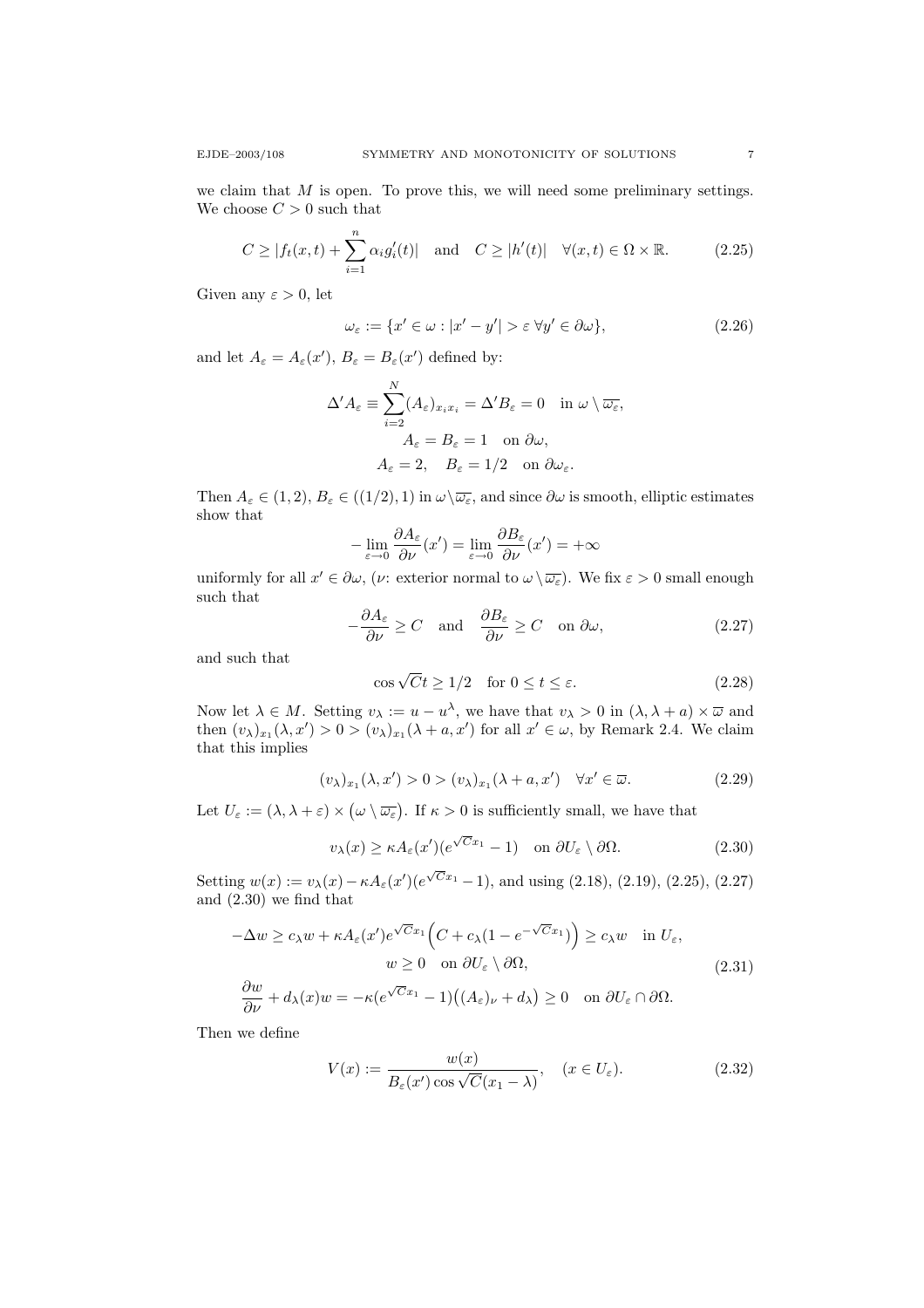Note that  $B_{\varepsilon}(x') \cos \sqrt{C}(x_1 - \lambda) \in [(1/4), 1]$  in  $U_{\varepsilon}$ , in view of (2.28). Using (2.31) and (2.32) we obtain

$$
-\Delta V + 2\sqrt{C}V_{x_1} \tan \sqrt{C}(x_1 - \lambda) - 2\sum_{i=2}^N V_{x_i} \frac{(B_{\varepsilon})_{x_i}}{B_{\varepsilon}} \ge (c_{\lambda} - C)V \quad \text{in} \quad U_{\varepsilon},
$$

$$
V \ge 0 \quad \text{on} \partial U_{\varepsilon} \setminus \partial \Omega,
$$

$$
\frac{\partial V}{\partial \nu} + (d_{\lambda} + \frac{\partial B_{\varepsilon}}{\partial \nu})V \ge 0 \quad \text{on} \quad \partial U_{\varepsilon} \cap \partial \Omega.
$$

From (2.18) and (2.25) we have that  $c_{\lambda} - C \leq 0$  in  $U_{\varepsilon}$ , and by (2.19) and (2.27) we have that  $d_{\lambda} + (B_{\varepsilon})_{\nu} \geq 0$  on  $(\lambda, \lambda + \varepsilon) \times \partial \omega$ . The Weak Maximum Principle (see Appendix) tells us that  $V \ge 0$  in  $U_{\varepsilon}$ . This proves the first inequality in (2.29). Similarly one shows the second inequality in (2.29). Having proved (2.29), we find by continuity some  $\delta > 0$  such that  $v_{\mu} > 0$  in  $(\mu, \mu + a) \times \omega \ \forall \mu \in (\lambda - \delta, \lambda + \delta).$ This shows that M is open.

Let  $M_1$  be the connected component of M containing  $\lambda_0$ , and let  $\lambda^* := \sup\{\lambda :$  $\lambda \in M_1$ . By continuity, we have  $u^{\lambda^*}(x) \leq u(x)$  in  $(\lambda^*, \lambda^* + a) \times \omega$ . Assume that  $\lambda^*$  < 0. The Strong Maximum Principle tells us that either  $u^{\lambda^*}(x) < u(x)$ or  $u^{\lambda^*}(x) = u(x)$  throughout  $(\lambda^*, \lambda^* + a) \times \omega$ . The first of these two possibilities is excluded due to the maximality of  $\lambda^*$  and since  $M_1$  is open, and the second possibility is impossible in view of Remark 2.4, part 3. Hence  $\lambda^* = 0$ . Similarly we show that  $\inf \{\lambda : \lambda \in M_1\} = -a$ . It follows that  $u(x) > u^{\lambda}(x)$ , and then  $u_{x_1}(\lambda, x') > 0 \,\forall x \in (\lambda, \lambda + a) \times \overline{\omega}$  and  $\forall \lambda \in (-a, 0)$ . This proves (2.23) in the case under consideration.

Next assume that (2.22) holds and that  $\lambda_0 = 0$ , or  $\lambda_0 = -a$ , respectively. Then we can prove similarly as above that  $u^{\lambda}(x) < u(x)$  in  $(\lambda, \lambda + a) \times \omega$  for  $\lambda \in (-\delta, 0)$ , (respectively  $\lambda \in (-a, -a+\delta)$ ), provided that  $\delta > 0$  is small enough. Hence  $M \neq \emptyset$ , and we may obtain (2.23) as in the previous case.

Assume finally that  $(2.22)$  is not satisfied. Then F is independent of  $x_1$ , that is  $F = F(x', t)$ . Setting now  $M := \{ \lambda \in \mathbb{R} : u^{\lambda}(x) < u(x) \,\forall x \in (\lambda, \lambda + a) \},$  we first show as in the above cases that  $M$  is open. Letting  $M_1$  the connected component of M containing  $\lambda_0$ , we notice that  $M_1$  is bounded, since, if  $\lambda \in M$ , then  $\lambda + a \notin M$ , by periodicity. As before, this means that  $u = u^{\lambda^*}$ , where  $\lambda^* = \sup{\lambda : \lambda \in M_1}$ . Hence we have  $u(2\lambda^* - 2\lambda + x_1, x') = u(2\lambda - x_1, x') < u(x) \quad \forall x \in (\lambda, \lambda + a) \times \omega$ and  $\forall \lambda \in (\lambda_0, \lambda^*)$ , which means that  $u_{x_1}(x) \leq 0$  in  $[\lambda^*, \lambda^* + a] \times \omega$ . As we already know, the latter also implies  $u_{x_1}(x) < 0$  in  $(\lambda^*, \lambda^* + a) \times \overline{\omega}$ . This completes the  $\Box$ 

**Lemma 2.6.** Let u be a local minimizer of  $(2.4)$ , and let  $u_{x_1} \neq 0$ . Furthermore, assume that there exists a number  $\lambda = \lambda_0 \in [-a, 0]$  such that (2.16) holds. Then (2.23) holds with  $\lambda^* = \lambda_0$  or with  $\lambda^* = \lambda_0 + a$ . Moreover, if f satisfies (2.22), then  $\lambda^* = \lambda_0 = 0.$ 

*Proof.* In view of Remark 2.4, either  $u^{\lambda_0} = u$  or (2.21) holds with  $\lambda = \lambda_0$ . In the second case the assertions follow by Lemma 2.5. Thus it remains to consider the case that  $u = u^{\lambda_0}$ .

Since  $J(T^{\lambda}u) \leq J(u)$  for  $\lambda \in (-a,0)$ , by Lemma 2.3, and since  $T^{\lambda} \to u$  in  $W^{1,2}(\Omega_a)$ , as  $\lambda \to \lambda_0$ , this implies that  $T^{\lambda}u$  is a local minimizer for  $-\delta < \lambda < 0$ , provided that  $\delta > 0$  is small enough. Hence  $T^{\lambda}u$  satisfies equation (2.5) for any of these  $\lambda$ , with the  $\alpha_i$ 's replaced by (possibly different) Lagrangean multipliers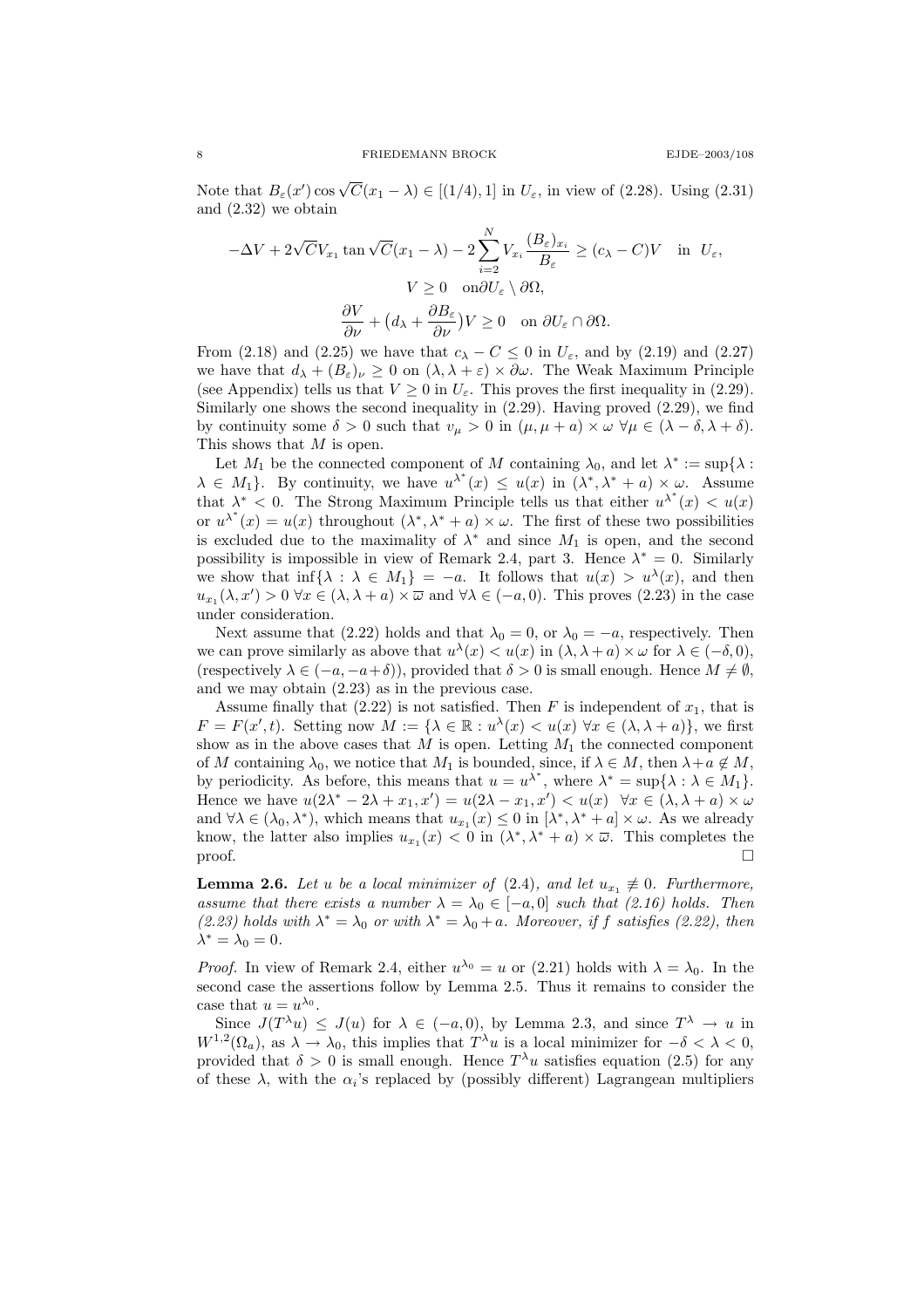$\alpha'_i$ ,  $(i = 1, \ldots, n)$ . Now let  $\lambda \in (-\delta, 0)$ , and assume that  $u \not\equiv T^{\lambda}u$ . Then  $U :=$  ${x \in (\lambda, \lambda + a) \times \omega : u(x) < u(x^{\lambda})}$  is open and nonempty. Assume then that  $f(x, u^{\lambda}(x)) \neq f(x^{\lambda}, u^{\lambda}(x))$  in U. Since  $f(x,t) \geq f(x^{\lambda}, t)$  on  $(\lambda, \lambda + a) \times \omega \times \mathbb{R}$ , the set  $U_1 := \{x \in U : f(x, u^{\lambda}(x)) > f(x^{\lambda}, u^{\lambda}(x))\}$  is open and nonempty. Hence,

$$
F(x, u(x)) + F(x^{\lambda}, u(x^{\lambda})) < F(x, u^{\lambda}(x)) + F(x^{\lambda}, u^{\lambda}(x^{\lambda}))
$$
  
= 
$$
F(x, T^{\lambda}u(x)) + F(x^{\lambda}, T^{\lambda}u(x^{\lambda})) \quad \forall x \in U_1,
$$

by (2.1). Integrating over  $(\lambda, \lambda + a) \times \omega$  shows that

$$
\int_{\Omega_a} F(x, u) dx < \int_{\Omega_a} F(x, T^{\lambda} u) dx.
$$
\n(2.33)

But this implies that  $J(T^{\lambda}u) < J(u)$ , contradicting the minimality of u. Hence

$$
f(x, u^{\lambda}(x)) = f(x^{\lambda}, u^{\lambda}(x)) \quad \forall x \in U.
$$

Since  $u^{\lambda} = T^{\lambda}u$  in U, this implies

$$
\sum_{i=1}^{n} (\alpha_i' - \alpha_i) g_i(T^{\lambda} u(x)) = 0 \quad \forall x \in U.
$$

Since  $u = T^{\lambda}u$  in  $((\lambda, \lambda + a) \times \omega) \setminus U$ , we furthermore obtain from this that

$$
\sum_{i=1}^{n} (\alpha_i' - \alpha_i) g_i(T^{\lambda} u(x)) = 0 \quad \forall x \in (\lambda, \lambda + a) \times \omega.
$$

In view of the non-degeneracy condition (2.3), this implies that  $\alpha'_i = \alpha_i$ , (i = 1,...,n). Setting  $w := u^{\lambda} - T^{\lambda}u$ , we have then that  $-\Delta w = c(x)w$  in  $\Omega$ , where c is a bounded function. Since  $w \equiv 0$  on U, the Principle of Unique Continuation tells us that we must have  $u^{\lambda} = T^{\lambda}u$  throughout  $\Omega$ . In other words, we have shown that, if  $\lambda \in (-\delta, 0)$ , then  $u = T^{\lambda}u$  or  $u^{\lambda} = T^{\lambda}u$ .

Now assume that there exists a strictly increasing sequence  $\lambda_k \to \lambda_0$  such that  $u = T^{\lambda_k}u \ \forall k \in \mathbb{N}$ . Then we have that  $u(2\lambda_0 - 2\lambda_k + x_1, x') = u(x^{\lambda_k}) \leq u(x)$  $\forall x \in [\lambda_k, \lambda_k + a] \times \omega \text{ and } \forall k \in \mathbb{N}. \text{ Hence, } u_{x_1}(x) \leq 0 \forall x \in [\lambda_0, \lambda_0 + a] \times \omega.$ 

If we furthermore assume, that F is independent of  $x_1$ , then Remark 2.4 tells us that we must have  $u(x) > u^{\lambda}(x)$  in  $(\lambda, \lambda + a) \times \overline{\omega}$  for  $\lambda \in (\lambda_0 - a, \lambda_0)$ , in view of  $u_{x_1} \neq 0$ . This also means  $u_{x_1}(x) < 0$  in  $(\lambda_0, \lambda_0 + a) \times \overline{\omega}$ .

If, on the other hand,  $f$  satisfies  $(2.22)$ , then we obtain from the elliptic equation for u and from the assumption  $u_{x_1} \neq 0$  that we must have  $\lambda_0 = 0$ , which also means  $u_{x_1}(x) < 0$  in  $(0, a) \times \overline{\omega}$ . Next assume that there exists a strictly increasing sequence  $\lambda_k \to \lambda_0$  such that  $u^{\lambda_k} = T^{\lambda_k} u \forall k \in \mathbb{N}$ . Arguing analogously as above we then find that  $u_{x_1}(x) > 0$  in  $(\lambda_0, \lambda_0 + a) \times \overline{\omega}$ , and  $\lambda_0 = 0$  if f satisfies (2.22).

**Theorem 2.7.** Let u a global minimizer of (2.4), and let  $u_{x_1} \neq 0$ . Then there exists a number  $\lambda^* \in [-a, a]$  such that (2.23) holds. Moreover, if f satisfies (2.22) then  $\lambda^* = 0$ .

*Proof.* If  $v \in X$ , then Lemma 2.3 shows that  $J(v) \geq J(T^{\lambda}v)$   $\forall \lambda \in [-a,0]$ . Proceeding as in the previous proof we find then that  $u = T^{\lambda}u$  or  $u^{\lambda} = T^{\lambda}u$ , and  $T^{\lambda}u$  is a global minimizer of (2.4) for any of these  $\lambda$ . The periodicity of u shows that, if  $\lambda \in \mathbb{R}$ , then  $u = T^{\lambda}u$  if and only if  $u^{\lambda+a} = T^{\lambda+a}u$ . By the continuity of the mapping  $\lambda \to T^{\lambda}u$  in  $W^{1,2}(\Omega_a)$ , we then find a value  $\lambda_0 \in [-a,0]$  such that  $u = u^{\lambda_0}$ , and the assertions follow as in the previous proof.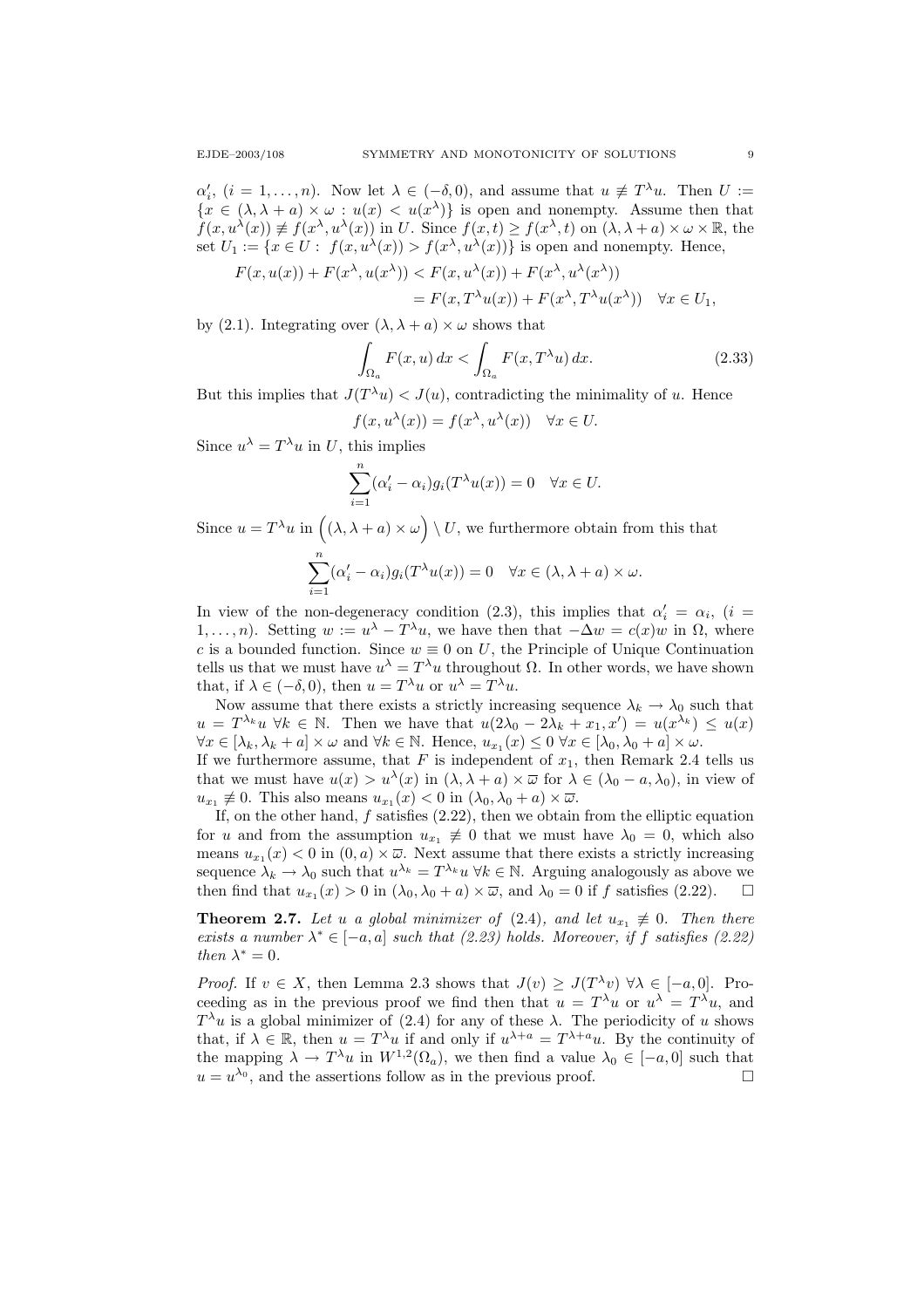### 3. Monotonicity in Neumann problems

Let  $\Omega_a^+ = (0, a) \times \omega$  and

$$
K_{+} = \{v \in W^{1,2}(\Omega_{a}^{+}) : \int_{\Omega_{a}^{+}} G_{i}(v) dx = 0, \ i = 1, \ldots, n\}.
$$

then we study the problem:

Minimize 
$$
J_{+}(v) \equiv \int_{\Omega_a^+} \left(\frac{1}{2} |\nabla v|^2 - F(x, v)\right) dx + \int_{(0, a) \times \partial \omega} H(v) dS
$$
 (3.1)  
over all  $v \in K_+$ .

Defining global and local minimizers of  $(3.1)$  analogously as those of  $(2.4)$ , we obtain that any local minimizer  $u$  of  $(3.1)$  satisfies

$$
u \in W^{2,N}(\Omega_a^+) \cap C(\overline{\Omega_a^+}),\tag{3.2}
$$

$$
-\Delta u = f(x, u) + \sum_{i=1}^{n} \alpha_i g_i(u) \quad \text{in } \Omega_a^+,
$$
 (3.3)

$$
\frac{\partial u}{\partial \nu} + h(u) = 0 \quad \text{on } (0, a) \times \partial \omega,
$$
\n(3.4)

$$
u_{x_1}(0, x') = u_{x_1}(a, x') = 0 \quad \forall x' \in \omega,
$$
\n(3.5)

with  $\alpha_i \in \mathbb{R}$ ,  $i = 1, \ldots, n$ , as Lagrange multipliers. More generally, we call a function  $u \in W^{1,2}(\Omega_a^+)$  satisfying  $(3.2)$ - $(3.5)$  a stationary solution of  $(3.1)$ .

Extending a function  $v \in K_+$  by reflection and periodic continuation to  $\Omega$ ,

$$
v(x_1 \pm 2ka, x') = v(-x_1 \pm 2ka, x') = v(x_1, x') \quad \forall x \in \Omega_a^+, \tag{3.6}
$$

we see that  $v \in K$ . Then it is easy to see that  $(3.1)$  can be equivalently formulated as:

$$
minimize J(v) over all v in Ke, \t\t(3.7)
$$

where  $K_e := \{v \in K : v(-x_1, x') = v(x) \,\forall x \in \Omega\}$ . Therefore, any local minimizer u of (3.7) satisfies (2.5)–(2.10), where now the functions  $\varphi$  in (2.7)–(2.9) are in  $K_e$ . Note that, using Lemma 2.1, we recover from the above equivalence the well-known result that in case of the unconstrained problem,  $(n = 0)$ , any local minimizer u of (3.1) satisfies  $u_{x_1}(x) \equiv 0$  in  $\Omega_a^+$  (see [8]).

On the other hand, under the presence of constraints,  $n \geq 1$ , it seems difficult to use (2.7), (2.8) for symmetric proofs of u, since  $u_{x_1} \notin K_e!$  Nevertheless, there holds the following

**Theorem 3.1.** Let u be a global minimizer for  $(3.1)$  and  $u_{x_1}(x) \neq 0$  in  $\Omega_a^+$ . Then either  $u_{x_1}(x) > 0$  or  $u_{x_1}(x) < 0$  for all  $x \in (0, a) \times \overline{\omega}$ . Furthermore, if f satisfies (2.22) then  $u_{x_1}(x) < 0$  in  $\Omega_a^+$ .

*Proof.* Since  $K_e \subset K$ ,  $\min\{J(v) : v \in K\} \leq \min\{J(v) : v \in K_e\}$ . On the other hand, if  $\tilde{u}$  is a minimizer of (2.4), then  $\tilde{u}^{\lambda^*} = \tilde{u}$  for some  $\lambda^* \in [-a, 0]$ .<br>Hence  $\tilde{u}^{(\lambda^*/2)} \subset K$ ,  $I(\tilde{u}^{(\lambda^*/2)}) \subset I(u)$ , which means that  $\min\{I(u): u \in K\}$ Hence  $\widetilde{u}^{(\lambda^*/2)} \in K_e$ ,  $J(\widetilde{u}^{(\lambda^*/2)}) \leq J(u)$ , which means that  $\min\{J(v) : v \in K\}$  =  $\min\{J(v) : v \in K\}$ . Hence any global minimizer of  $(3,1)$  is a global minimizer of  $min{J(v) : v \in K_e}$ . Hence any global minimizer of  $(3.1)$  is a global minimizer of (2.4). In view of Theorem 2.7, this proves the assertion.

Remark 3.2. An alternative proof of Theorem 3.1 can be performed by using the results of  $[2]$  mentioned in the introduction: Let  $u^*$  denote the non-increasing rearrangement of  $u$  in the variable  $x_1$ . By the very properties of the rearrangement we have then  $u^* \in K_+$ ,  $\int_{\Omega_a^+} |\nabla u^*|^2 dx \le \int_{\Omega_a^+} |\nabla u|^2 dx$ , and  $\int_{\Omega_a^+} F(x, u^*) dx \ge$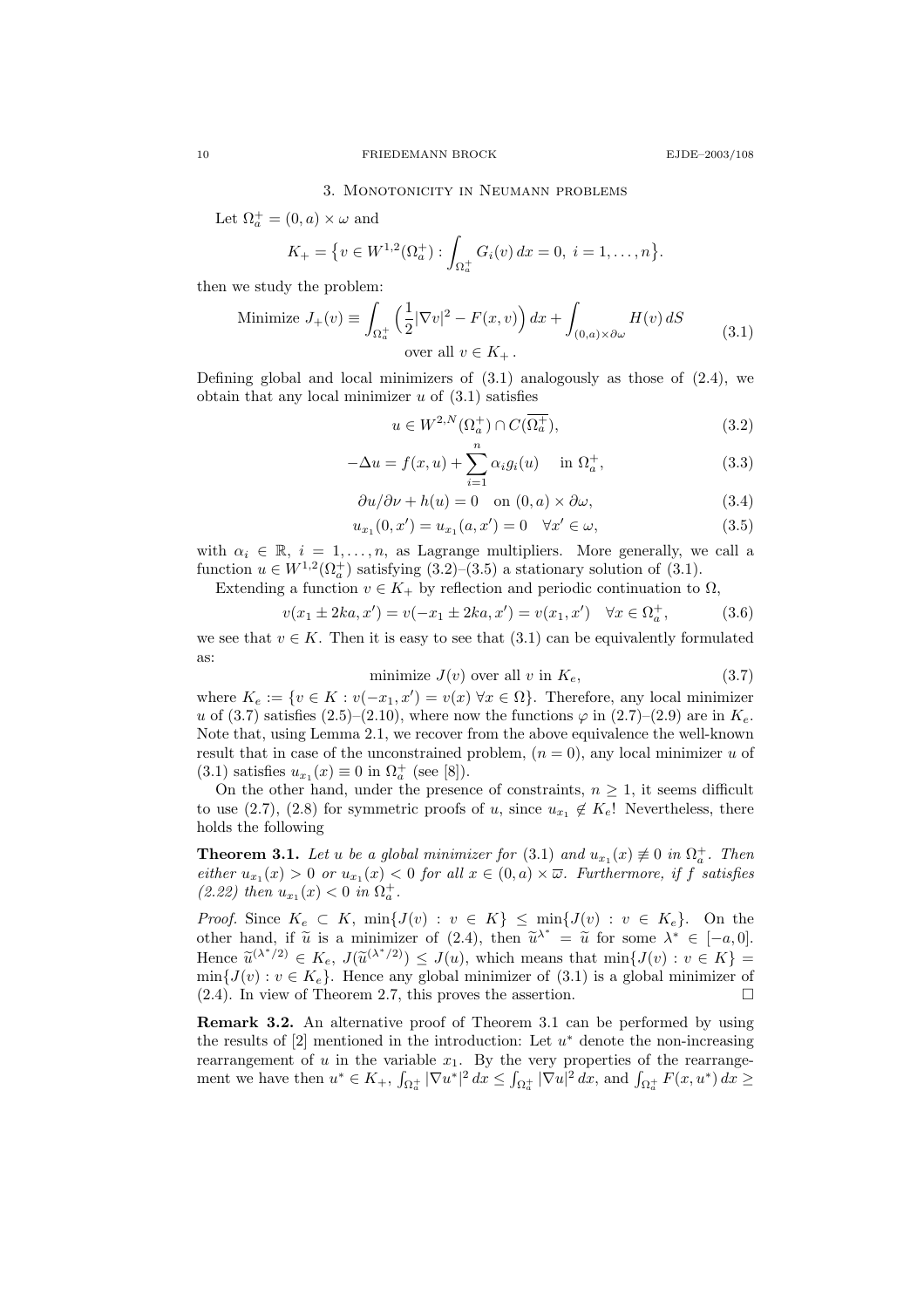$\int_{\Omega_a^+} F(x, u) dx$ . (The latter inequality is well-known, too. It also follows easily from an analogous inequality for Steiner symmetrization given in  $[6]$ .) Hence  $u^*$  is a minimizer, too. But this means that we must have equality in both inequalities above. By a result, given in [2], it follows that, if  $x' \in \omega$ , then either  $u_{x_1}(x_1, x') \ge 0$ for all  $x_1 \in (0, a)$ , or  $u_{x_1}(x_1, x') \leq 0$  for all  $x_1 \in (0, a)$ . It is easy to see that this implies  $u^* = T^{-a/2}u$ . We may now argue analogously as in the proof of Theorem 2.7: If  $F = F(x', t)$ , then this implies that  $u = T^{-a/2}u$  or  $u^{-a/2} = T^{-a/2}u$ , which means that either  $u = u^*$  or  $-u = (-u)^*$  in this case. If f satisfies (2.22) then  $\int F(x, T^{-a/2}u) \geq \int F(x, u)$ , with equality sign if and only if  $u = T^{-a/2}u$ . This implies  $u = u^*$ .

**Theorem 3.3.** Let F be independent of  $x_1$ , that is  $F = F(x', t)$ . Let u be a local minimizer for (3.1), where  $K_+$  has only one constraint,  $(n = 1)$ , and let  $u_{x_1} \neq 0$ in  $\Omega_a^+$ . Then either  $u_{x_1}(x) > 0$  or  $u_{x_1}(x) < 0$  for all  $x \in (0, a) \times \overline{\omega}$ .

*Proof.* We first claim that there exists a  $\delta \in (0, a)$  such that the following alternative takes place:

Either 
$$
\int_{\Omega_a^+} G_1(u^y) dx > 0 \quad \forall y \in (0, \delta],
$$
  
or 
$$
\int_{\Omega_a^+} G_1(u^y) dx < 0 \quad \forall y \in (0, \delta].
$$
 (3.8)

Suppose (3.8) is not true. Then there exist strictly decreasing sequences  $y'_k \to 0$ ,  $y_k'' \to 0$ , such that

$$
\int_{\Omega_a^+} G_1(u^{y'_k}) dx \ge 0 \ge \int_{\Omega_a^+} G_1(u^{y''_k}) dx.
$$

By continuity and since  $u$  is even in  $x_1$ , we find then another strictly decreasing sequence  $y_k \to 0$ , such that

$$
\int_{\Omega_a^+} G_1(u^{y_k}) dx = 0 = \int_{\Omega_a^+} G_1(u^{-y_k}) dx.
$$

By Lemma 2.2, and since  $u \in K_e$ , we have that

$$
2J_{+}(u) = J(u) = J(u^{-y_{k}}) = J_{+}(u^{-y_{k}}) + J_{+}(u^{y_{k}}).
$$

Hence both  $u^{y_k}$  and  $u^{-y_k}$  are local minimizers, provided that k is large enough say  $k \geq k_0$ . This means that  $u_{x_1}(\pm y_k, x') = 0 \,\forall x' \in \omega$ , for these k. We claim that this actually implies

$$
u_{x_1}(x) = 0 \quad \text{in } (0, y_{k_1}) \times \omega,
$$
\n(3.9)

for some (large) number  $k_1 \in \mathbb{N}$ .

First note that  $u_{x_1} \in W^{2,N}(\Omega_a^+)$  and

$$
-\Delta u_{x_1} = \left( f_u(x', u) + \alpha_1 g'_1(u) \right) u_{x_1} \quad \text{in } \Omega_a^+.
$$
 (3.10)

Let  $C > 0$ ,  $\varepsilon > 0$  and  $B_{\varepsilon}$  be chosen in such a way that  $(2.25)-(2.27)$  are satisfied. Let  $C > 0$ ,  $\varepsilon > 0$  and  $D_{\varepsilon}$  be chosen in such a way that  $(2.25)-(2.27)$  are<br>Choose then  $k_1 \in \mathbb{N}$  such that  $\cos \sqrt{C} x_1 \ge \frac{1}{2}$  for all  $x_1 \in [0, y_{k_1}]$ . Setting

$$
V(x) := \frac{u_{x_1}(x)}{B_{\varepsilon}(x')\cos\sqrt{C}x_1}, \quad (x \in (0, y_{k_1}) \times \omega),
$$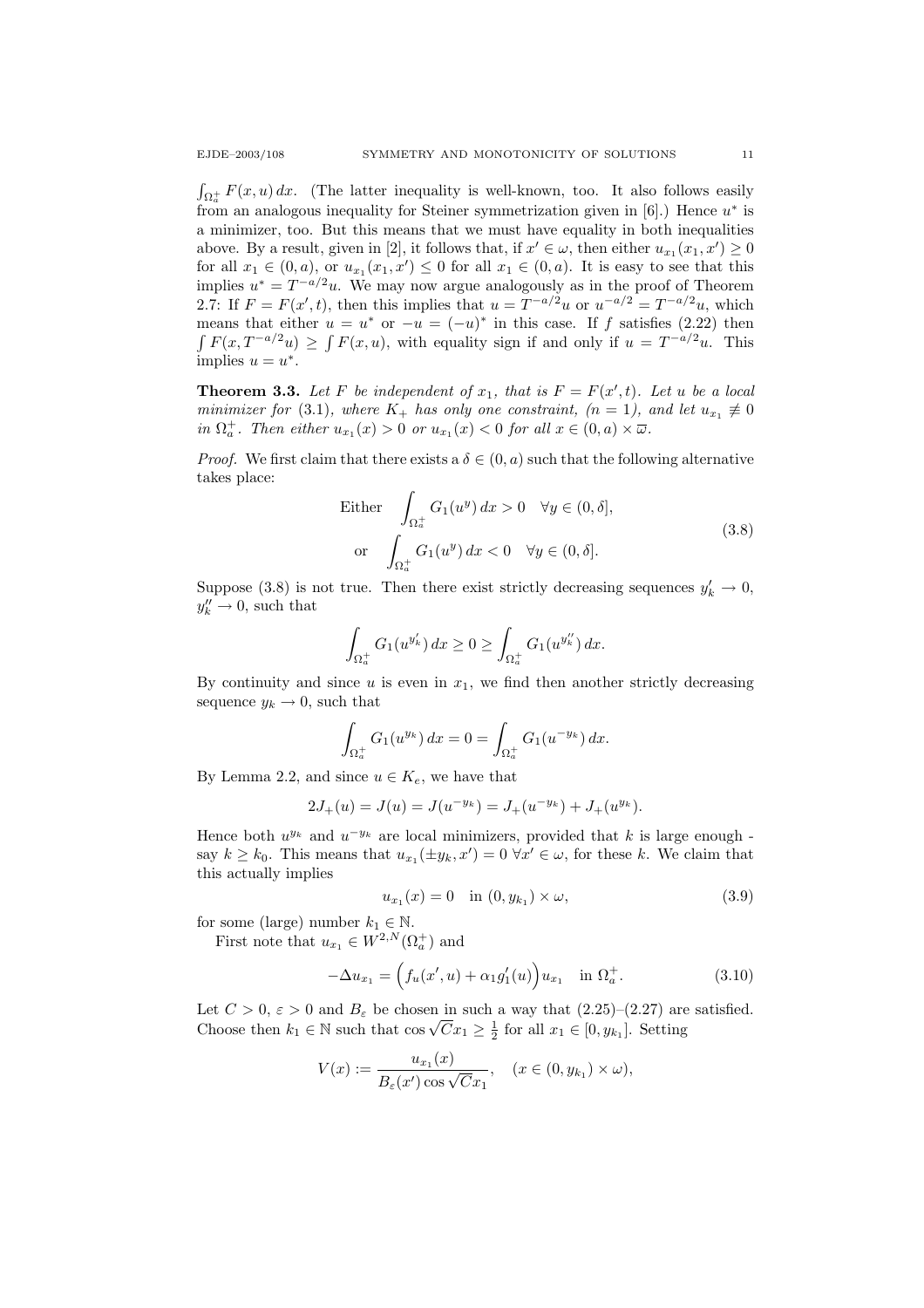we find that

$$
-\Delta V + 2\sqrt{C}V_{x_1} \tan \sqrt{C}x_1 - 2\sum_{i=2}^N V_{x_i} \frac{(B_{\varepsilon})_{x_i}}{h_{\varepsilon}}
$$
  
=  $(f_u(x', u) + \alpha_1 g'_1(u) - C)V$  in  $(0, y_{k_1}) \times \omega$ ,  
 $V(0, x') = V(y_{k_1}, x') = 0 \quad \forall x' \in \omega$ ,  
 $\frac{\partial V}{\partial \nu} + (h'(u) + \frac{\partial B_{\varepsilon}}{\partial \nu})V = 0$  on  $(0, y_{k_1}) \times \partial \omega$ .

From (2.25) we obtain  $f'(u) + \alpha_1 g'_1(u) - C \le 0$  in  $(0, y_{k_1}) \times \omega$ , and  $h'(u) + (B_{\varepsilon})_{\nu} \ge 0$ on  $(0, y_{k_1}) \times \partial \omega$ . The Weak Maximum Principle then gives (3.9). In view of (3.10), the Principle of Unique Continuation then shows that  $u_{x_1} \equiv 0$  in  $\Omega_a^+$ , a contradiction. Having proved (3.8), we will assume from now on that

$$
\int_{\Omega_a^+} G_1(u^y) dx > 0 \quad \forall y \in (0, \delta].
$$

(The proof for the other case,  $\int_{\Omega_a^+} G_1(u^y) dx < 0 \ \forall y \in (0, \delta],$  is similar and will be omitted.) We have  $\int_{\Omega_a^+} G_1(u^{-y}) dx = - \int_{\Omega_a^+} G_1(u^y) dx < 0$ , and since  $T^{\lambda} u \to u$  in  $W^{1,2}(\Omega)$ , as  $\lambda \to 0$ , we find numbers  $\Lambda(y) > 0$  such that

$$
\int_{\Omega_a^+} G_1(\sigma_y(T^{\lambda}u)) dx > 0 > \int_{\Omega_a^+} G_1(\sigma_{-y}(T^{\lambda}u)) dx
$$

for all  $\lambda \in [0, \Lambda(y)]$ , and for all  $y \in (0, \delta]$ . But then we find decreasing sequences  $\lambda_k \to 0$ ,  $y_k \to 0$ , such that  $\lambda_k \neq 0$  and

$$
\int_{\Omega_a^+} G_1(\sigma_{y_k}(T^{\lambda_k}u) dx = 0 \quad \forall k \in \mathbb{N}.
$$
\n(3.11)

Hence, for large enough  $k$  - say  $k \geq k_2$  -  $\sigma_{y_k}(T^{\lambda_k}u)$  is a local minimizer, too. Now we may argue as in the proof of Lemma 2.6: First one shows that both  $\sigma_{y_k}(T^{\lambda_k}u)$  and  $\sigma_{y_k} u (\equiv u^{y_k})$  satisfy the same elliptic equation as u. Using the Principle of Unique Continuation, this means that for any  $k \geq k_2$ , either  $u = T^{\lambda_k} u$  or  $u^{\lambda_k} = T^{\lambda_k} u$ . Since  $u = u^0$ , this finally implies that either  $u_{x_1}(x) > 0$  or  $u_{x_1}(x) < 0$  for all  $x \in (0, a) \times \omega$ .

Remark 3.4. 1) Using the equivalence of problem (3.1) with (3.7), Lemma 2.5 immediately yields the following result: Let  $u$  be a stationary solution of  $(3.1)$ , and let u be extended to  $\Omega$  by (3.6). Furthermore, assume that there exists a number  $\lambda = \lambda_1 \in (-a, 0)$  such that (2.21) is satisfied. Then the conclusions of Theorem 3.1 hold.

2) Lachand-Robert [17, 18] studied (3.1) under the Dirichlet boundary conditions  $u = 0$  on  $(0, a) \times \partial \omega$  for one constraint  $G_1(v) = |v|^{p+1}$ , and for  $F(v) \equiv 0$ . He showed among other things that local minimizers  $u$  are monotone in  $x_1$ . He also proved that  $u_{x_1} \equiv 0$  if  $\Omega_a^+$  has small width, that is if a is small, and that  $u_{x_1} \not\equiv 0$ if  $a$  is large. However, the monotonicity proof in  $[18]$  essentially depends on the special form of the nonlinearity  $G_1$ .

Also results analogous to [17, 18] have been obtained in [2] for certain critical points of functionals  $J_{+}$  satisfying the conditions of the Mountain Pass Theorem.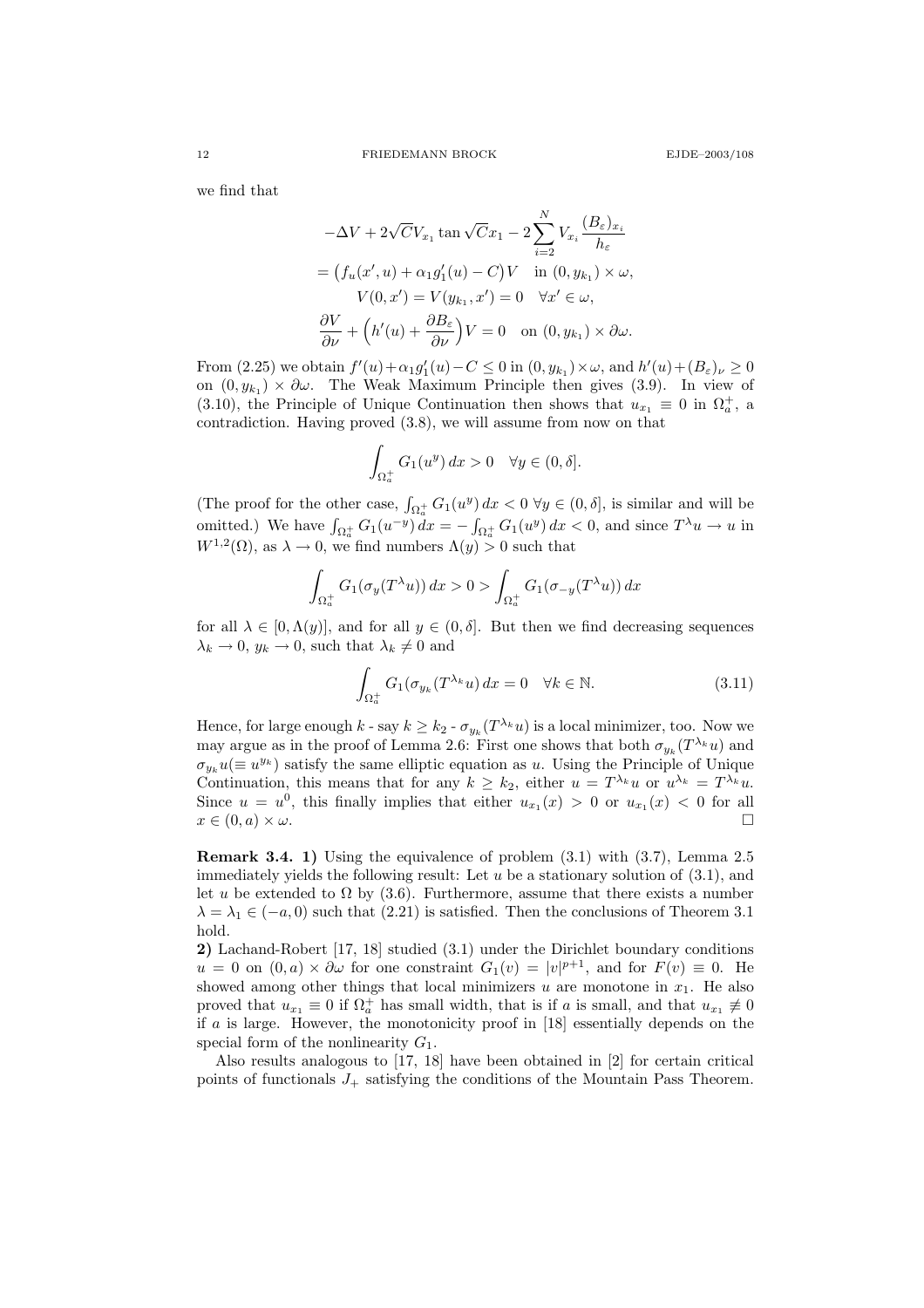Kawohl [16] proved that the second eigenfunction of the Laplacian subject to Neumann boundary conditions in  $\Omega_a^+$  is monotone in  $x_1$ . This corresponds to problem (3.1) with  $F \equiv 0$ ,  $H \equiv 0$ ,  $n = 2$ ,  $G_1(t) = t$ , and  $G_2(t) = t^2 - 1$ .

3) The author was not able to generalize Theorem 3.3 for potentials  $F$  that depend on  $x_1$ , or to cases with more than one constraint.

4) The problems (2.4) and (3.1) may also be formulated in a more general setting: Let the gradient term  $|\nabla v|^2$  in the functionals J and  $J_+$  be replaced by

$$
\sum_{i,j=2}^{N} a_{ij}(x')v_{x_i}v_{x_j} + a_{11}(x')v_{x_1}^2,
$$

where  $a_{11}, a_{ij} \equiv a_{ji} \in C^1(\overline{\omega}), (i, j = 2, ..., N), \sum_{i,j=2}^N a_{ij}(x') \xi_i \xi_j + a_{11} \xi_1^2 \ge c_0 |\xi|^2$ ,  $(c_0 > 0)$ , and let the nonlinearities  $G_i, H, (i = 1, ..., n)$ , depend additionally on  $x'$ , and satisfying suitable smoothness and growth conditions. The changes in the formulation of the problems (2.4) and (3.1) are then obvious, and the results of Section 2 and 3 remain valid. We leave the details to the reader.

5) We finally mention that elliptic problems in  $\Omega_a^+$  have been extensively investigated under Dirichlet conditions on  $\{0, a\} \times \omega$ , where the monotonicity of the solutions often follows from moving plane and sliding arguments (see [3, 4] and the references cited therein). A typical situation is the following one: Let  $g \in C(\Omega_a^+)$ and strictly decreasing in the variable  $x_1$ , and let  $u \in W^{2,N}(\Omega_a^+) \cap C(\overline{\Omega_a^+})$  satisfy  $-\Delta u = f(u)$  and  $g(0, x') > u(x) > g(a, x')$  in  $\Omega_a^+$ , and  $u = g$  on  $\partial \Omega_a^+$ , where f is smooth. Then  $u_{x_1} < 0$  in  $\Omega_a^+$ . The same result holds if one replaces the Dirichlet conditions on  $(0, a) \times \partial \omega$  by Neumann conditions.

### 4. Codimension one symmetry in an annulus

In this section, let  $\Omega_1$  be the annulus  $B_{R_2} \setminus \overline{B_{R_1}}$  in  $\mathbb{R}^N$ ,  $(R_2 > R_1 > 0)$ . Let  $F, G_i, H$  be functions satisfying (2.2), (2.3),  $F = F(t)$ , and

$$
K_1 = \{ v \in W^{1,2}(\Omega_1) : \int_{\Omega_1} G_i(v) \, dx = 0, \ i = 1, \dots, n \}.
$$

We consider the variational problem:

Minimize 
$$
J_1(v) \equiv \int_{\Omega_1} \left(\frac{1}{2} |\nabla v|^2 - F(v)\right) dx + \int_{\partial \Omega_1} H(v) dS
$$
  
over all  $v \in K_1$ . (4.1)

Defining global and local minimizers of  $(4.1)$  analogously as those for  $(2.4)$ , we have that any local minimizer of (4.1) satisfies

$$
-\Delta u = f(u) + \sum_{i=1}^{n} \alpha_i g_i(u) \text{ in } \Omega_1,
$$
\n(4.2)

 $\partial u/\partial \nu + h(u) = 0$  on  $\partial \Omega_1$ , ( $\nu$ : is the exterior normal),

$$
\int_{\Omega_1} \left( \nabla u \nabla \varphi - f(u)\varphi \right) dx + \int_{\partial \Omega_1} h(u)\varphi \, dS = 0,\tag{4.3}
$$

$$
\int_{\Omega_1} \left( |\nabla \varphi|^2 - (f'(u) + \sum_{i=1}^n \alpha_i g'_i(u)) \varphi^2 \right) dx + \int_{\partial \Omega_1} h'(u) \varphi^2 dS \ge 0 \tag{4.4}
$$

for every  $\varphi \in W^{1,2}(\Omega_1)$  satisfying  $\int_{\Omega_1} g_i(u)\varphi dx = 0$ , and  $u \in W^{2,2}(\Omega_1) \cap C^1(\overline{\Omega_1})$ .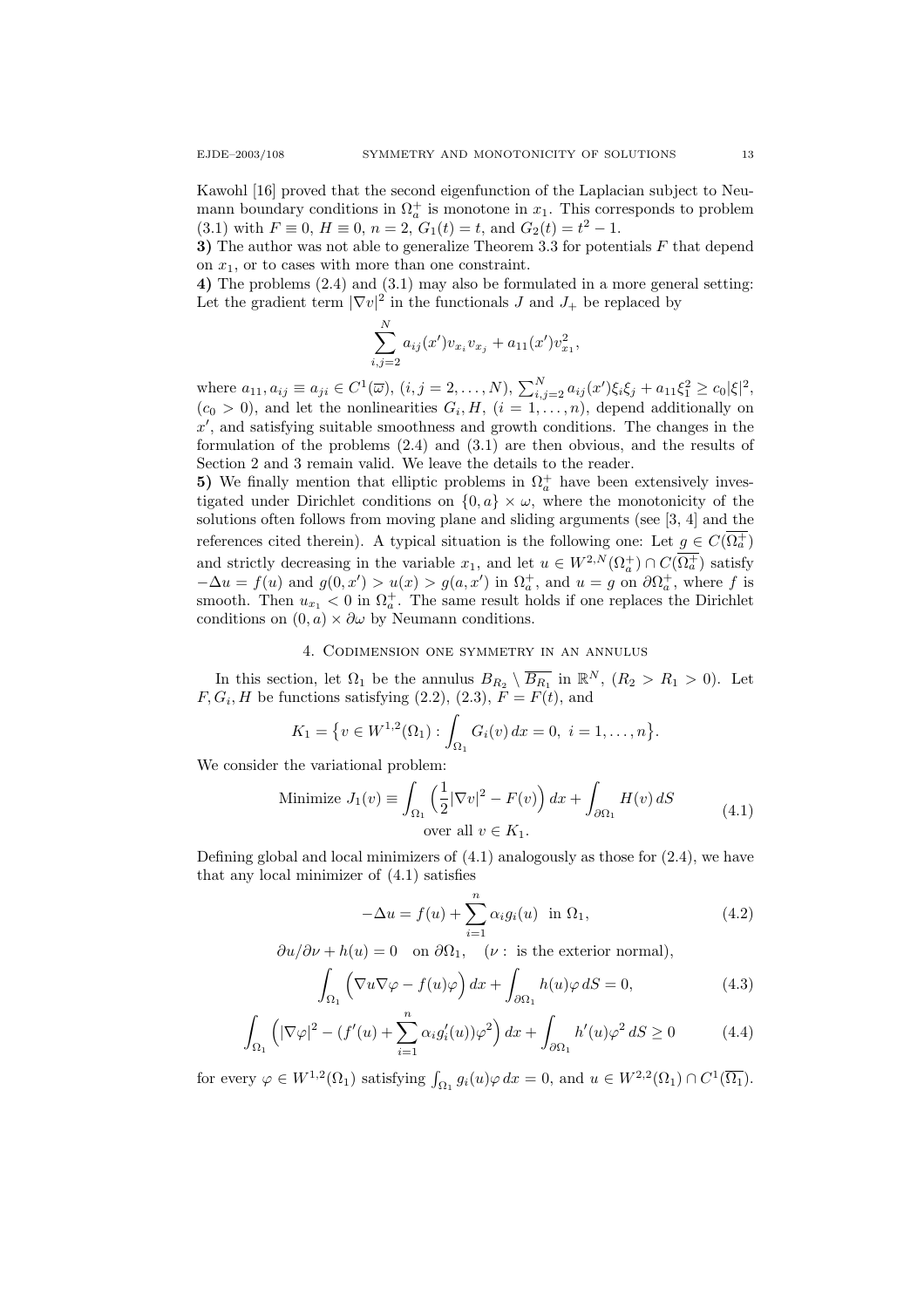with  $\alpha_i \in \mathbb{R}$ ,  $i = 1, \ldots, n$ , as Lagrange multipliers. As before, we say that u is a stationary solution of  $(P_1)$  if u satisfies the conditions  $(4.2)$ .

We first recall the well-known result that in case of the unconstrained problem,  $n = 0$ , local minimizers u of (4.1) are radial, that is  $u = u(|x|)$ . This statement has been shown in [21] for the case of Dirichlet boundary conditions. But the argument used in [21] is applicable in our case, too. For the convenience of the reader we give a proof: We proceed similarly as in the proof of Lemma 2.1. Setting

$$
I(\varphi) := \left( \int_{\Omega_1} \left( |\nabla \varphi|^2 - f'(u) \varphi^2 \right) dx + \int_{\partial \Omega_1} h'(u) \varphi^2 dS \right) \left( \int_{\Omega_1} \varphi^2 d x \right)^{-1},
$$

we find that  $I(\varphi) \geq 0$  for all  $\varphi \in W^{1,2}(\Omega_1)$  with  $\varphi \not\equiv 0$ , by (4.4). Now fix any coordinate system  $x = (x_1, x_2, x'')$ ,  $(x \in \mathbb{R}^N, x'' \in \mathbb{R}^{N-2})$ , and let  $v := x_1 u_{x_2}$  $x_2u_{x_1}$  the angular derivative of u in the  $(x_1, x_2)$ -plane. We have that  $-\Delta v = f'(u)v$ in  $\Omega_1$ , and  $(\partial v/\partial \nu) + h'(u)v = 0$  on  $\partial \Omega_1$ . Assuming  $v \neq 0$  we then find  $I(v) = 0$ . As in the proof of Lemma 2.1, this means that  $v$  can have one sign only, which is impossible since  $\int_{\Omega_1} v \, dx = 0$ . Hence u is radial.

In this connection we also mention the well-known result of Casten and Holland [8] that in case of Neumann boundary conditions, that is  $H(v) \equiv 0$ , any local minimizer of the unconstrained problem is constant. This result has been generalized by O. Lopes [19] to a related elliptic system.

Our aim now is to show that global minimizers - and, under some additional assumption also local minimizers and stationary solutions - of (4.1) have some partial symmetry (see the Definition below).

**Definition 4.1.** We say that  $v \in W^{1,2}(\Omega_1)$  has codimension one symmetry if there is a unit vector  $e \in \mathbb{R}^N$  such that v depends on  $r := |x|$  and  $\theta := \arccos((x, e)/|x|)$ only,  $((\cdot, \cdot))$ : Euclidean scalar product), that is,  $v(x) = \tilde{v}(r, \theta)$ .

For the symmetry proofs below we will use an 'angular variant' of the reflection method of Section 2. If  $e \in \mathbb{R}^N$ ,  $|e|=1$ , then let  $H \equiv H_e$  the (open) half-space  ${x \in \mathbb{R}^N : (x, e) > 0}.$  We write  $\sigma_H$  for reflection in  $\partial H$ , that is  $\sigma_H x := x - 2(x, e)e$  $\forall x \in \mathbb{R}^N$ .

We first establish a simple geometrical criterion.

**Lemma 4.2.** Let  $u \in W^{1,2}(\Omega_1) \cap C(\Omega_1)$  and assume that for any half-space H with  $0 \in H$  we have either  $u(x) \geq u(\sigma_H x) \ \forall x \in H \cap \Omega_1$  or  $u(x) \leq u(\sigma_H x) \ \forall x \in H \cap \Omega_1$ . Then u has codimension one symmetry. Moreover, with the notations of Definition 4.1 we have  $(\partial \widetilde{u}/\partial \theta)(r,\theta) \leq 0 \ \forall (r,\theta) \in (R_1,R_2) \times [0,\pi].$ 

*Proof.* Let  $l_1, l_2$  be mutually orthogonal unit vectors. We fix a coordinate system  $x = (x_1, x_2, x'')$ ,  $(x'' \in \mathbb{R}^{N-2})$ , in which  $l_1 = (1, 0, \ldots, 0)$  and  $l_2 = (0, 1, 0, \ldots, 0)$ . Introducing polar coordinates in the  $(x_1, x_2)$ - plane,  $x_1 = z \cos \varphi$ ,  $x_2 = z \sin \varphi$ ,  $(\varphi \in [-\pi, \pi], z \geq 0)$ , the function  $\widehat{u}(z, \varphi, x'') := u(x)$  is  $(2\pi)$ - periodic in  $\varphi$ , on the set  $\{(z,\varphi,x'') : R_1^2 \leq z^2 + |x''|^2 \leq R_2^2, z \geq 0, \varphi \in \mathbb{R}\}.$  Proceeding as in the proof of Lemma 2.6 we find some value  $\lambda^* \in [-\pi, \pi]$  such that  $\hat{u}$  is either non-increasing<br>or pondecreasing in  $(a \in (\lambda^* \lambda^* + \pi)$  and writing  $a = (\cos \lambda^* \sin \lambda^* \cdot 0$  (0) or nondecreasing in  $\varphi$  for  $\varphi \in (\lambda^*, \lambda^* + \pi)$ , and writing  $e_1 = (\cos \lambda^*, \sin \lambda^*, 0, \dots, 0)$ and  $H_1 = \{x : (x, e_1) > 0\}$ , we also have that  $u(x) = u(\sigma_{H_1} x)$   $\forall x \in \Omega_1$ . Let S denote the subspace of  $\mathbb{R}^N$  orthogonal to span $\{e_1\}$ . Fixing two mutually orthogonal unit vectors  $l_3, l_4$  in S we find another unit vector  $e_2 \in \text{span}\{l_3, l_4\}$  such that  $u(x) = u(\sigma_{H_2}x)$   $\forall x \in \Omega_1$  where  $H_2 = \{x : (x, e_2) > 0\}$ . Letting S' the orthogonal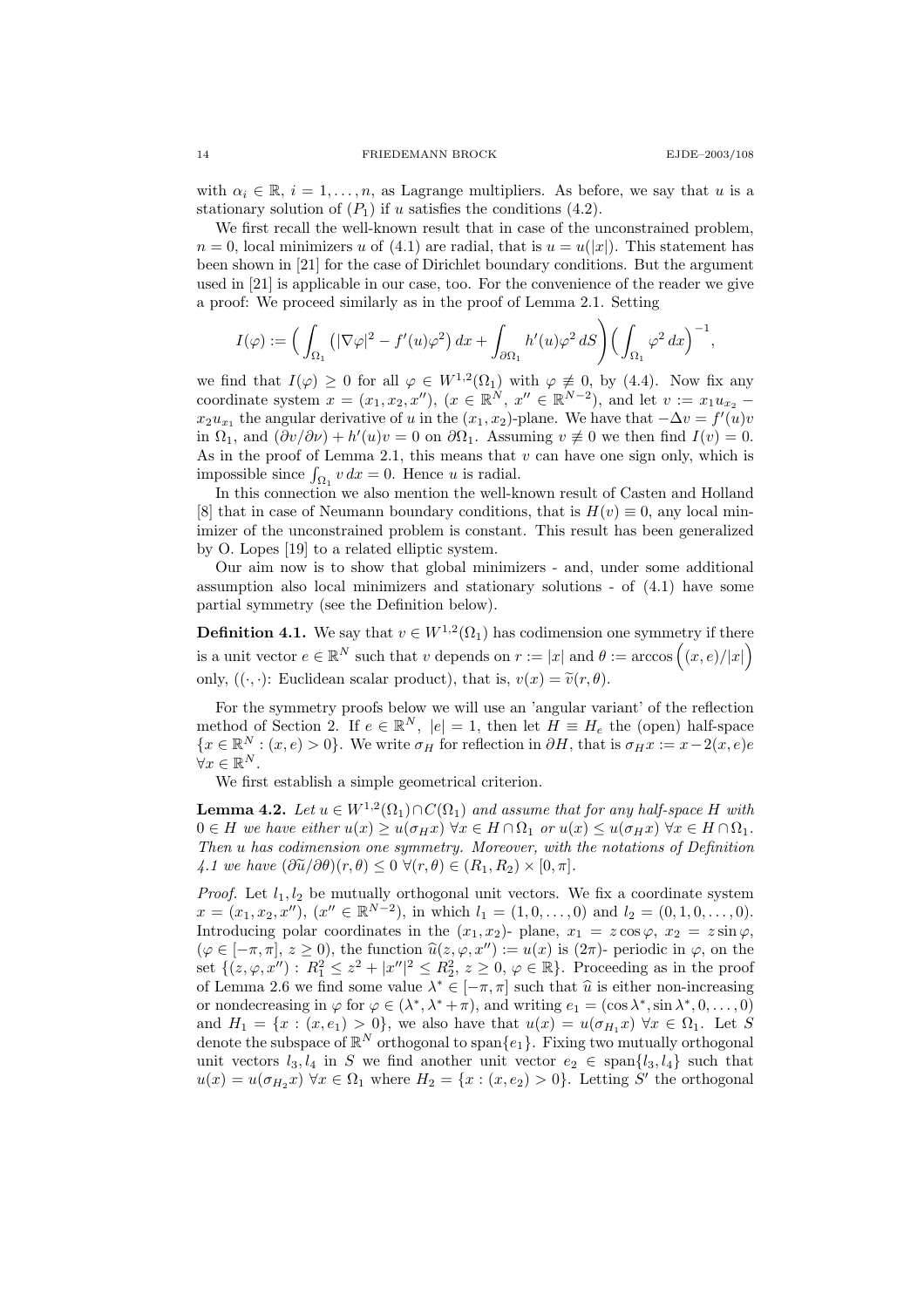complement of span $\{e_1, e_2\}$ , we then find a further unit vector  $e_3 \in S'$ , such that  $u(x) = u(\sigma_{H_3} x)$  in  $\Omega_1$ , where  $H_3 := \{x : (x, e_3)\}\$ . Continuing in this manner we find  $N-1$  mutually orthogonal unit vectors  $e_1, \ldots, e_{N-1}$  such that  $u(x) = u(\sigma_{H_i}x)$ in  $\Omega_1$ , where  $H_i = \{x : (x, e_i) > 0\}$ ,  $(i = 1, \ldots, N-1)$ . Now let e a unit vector orthogonal to  $e_i$ ,  $(i = 1, ..., N - 1)$ , and let H any halfspace with  $e \in \partial H$ . Then H may be written as  $\{x : (x, l) > 0\}$ , where l is a unit vector in span $\{e_1, \ldots, e_{N-1}\}$ . We claim that

$$
u(x) = u(\sigma_H x) \quad \forall x \in \Omega_1. \tag{4.5}
$$

Indeed, since  $-tl = \sigma_H(tl) = \sigma_{H_{N-1}} \cdots \sigma_{H_1}(tl)$  for all  $t \in \mathbb{R}$ , we have

$$
u(tl) = u(\sigma_H(tl)) \quad \forall t \in \mathbb{R}.
$$

In view of our assumption, this implies (4.5). With the notation of Definition 4.1 this implies that  $u = \tilde{u}(r, \theta)$ . After replacing e by (−e) if necessary - the latter also implies  $(\partial \widetilde{u}/\partial \theta)(r,\theta) \leq 0 \ \forall (r,\theta) \in (R_1,R_2) \times [0,\pi]$ , due to our considerations in the  $(x_1, x_2)$ -plane. the  $(x_1, x_2)$ -plane.

**Remark 4.3.** Assume that u is a stationary solution of  $(4.1)$ , and suppose that there is a half-space H with  $0 \in \partial H$  such that

$$
u(x) \ge u(\sigma_H x) \quad \forall x \in H \cap \Omega_1. \tag{4.6}
$$

Using (4.2), we obtain, analogously as in Remark 2.4, that the following alternative takes place: Either

$$
u(x) = u(\sigma_H x) \quad \forall x \in \overline{H} \cap \overline{\Omega_1}, \quad \text{or} \tag{4.7}
$$

$$
u(x) > u(\sigma_H x) \quad \forall x \in H \cap \overline{\Omega_1} \quad \text{and} \tag{4.8}
$$

$$
\frac{\partial u}{\partial \nu} < 0 \quad \text{on } \partial H \cap \Omega_1, \quad (\nu \text{ is the exterior normal to } H).
$$

**Lemma 4.4.** Let u a stationary solution of  $(4.1)$ , and assume that there is a halfspace H with  $0 \in \partial H$  such that (4.8) holds. Then u has codimension one symmetry. Moreover, if  $\tilde{u}$  is as in Definition 4.1, then

$$
either \quad \frac{\partial \widetilde{u}}{\partial \theta}(r,\theta) \equiv 0,
$$
  
or 
$$
\frac{\partial \widetilde{u}}{\partial \theta}(r,\theta) < 0 \quad in \quad [R_1, R_2] \times (0,\pi).
$$
 (4.9)

*Proof.* Fix N mutually orthogonal unit vectors  $l_1, \ldots, l_N$  such that  $H = H_{l_1}$ . Choose a coordinate system  $x = (x_1, x_2, x'')$ ,  $(x'' \in \mathbb{R}^{N-2})$ , so that  $l_1 = (1, 0, ..., 0)$ and  $l_2 = (0, 1, 0, \ldots, 0)$ . Now we proceed similarly as in the proof of Lemma 2.5: For  $\lambda \in \mathbb{R}$ , let  $H_{\lambda}$  denote the half-space  $\{x = (z \cos \varphi, z \sin \varphi, x'') : \varphi \in (\lambda, \lambda + \pi)\}$  ${x : (x, e_\lambda) > 0}$ , where  $e_\lambda := (\cos \lambda, \sin \lambda, 0, \dots, 0)$ , and let  $u^\lambda$  the reflection of u in  $H_{\lambda}$ , that is  $u^{\lambda}(x) := u(\sigma_{H_{\lambda}}x)$   $\forall x \in \Omega_1$ . Defining  $M := {\lambda \in \mathbb{R} : u^{\lambda}(x) < u(x) \,\forall x \in \Omega_1}$  $H_{\lambda} \cap \Omega_1$ , we first claim that M is open.

Let C be defined by (2.25). Given any  $\varepsilon > 0$ , let  $\Omega_1^{\varepsilon} := B_{R_2-\varepsilon} \setminus \overline{B_{R_1+\varepsilon}}$ , and let  $A_{\varepsilon}$ ,  $B_{\varepsilon}$  the solutions of the following boundary value problems:

$$
\Delta A_{\varepsilon} = \Delta B_{\varepsilon} = 0 \quad \text{in } \Omega_1 \setminus \overline{\Omega_1^{\varepsilon}},
$$

$$
A_{\varepsilon} = B_{\varepsilon} = 1 \quad \text{on } \partial B_{R_2} \cup \partial B_{R_1},
$$

$$
A_{\varepsilon} = 2, \quad B_{\varepsilon} = 1/2 \quad \text{on } \partial B_{R_2 - \varepsilon} \cup \partial B_{R_1 + \varepsilon}.
$$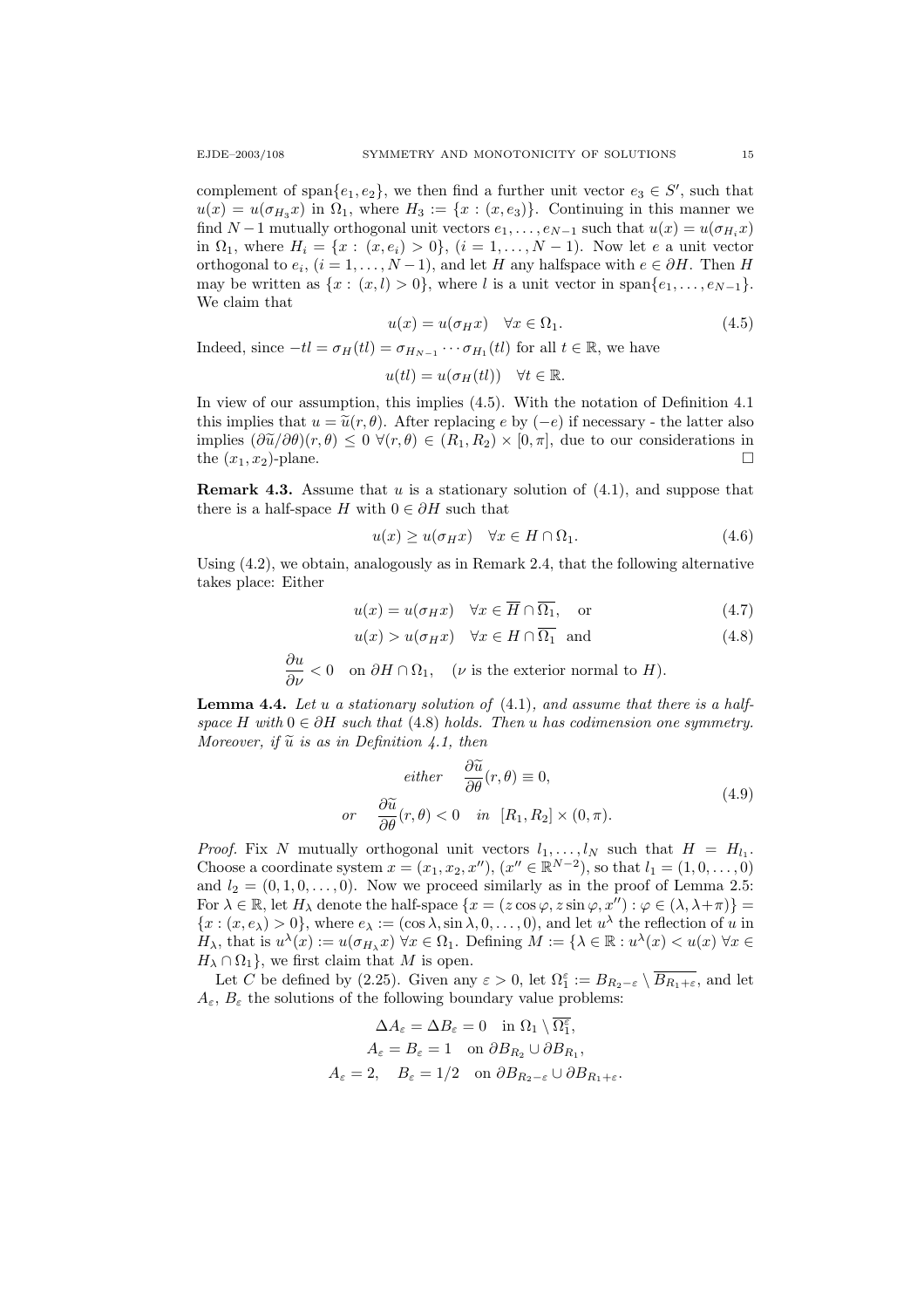16 FRIEDEMANN BROCK EJDE–2003/108

Then 
$$
1 \le A_{\varepsilon} \le 2
$$
,  $1/2 \le B_{\varepsilon} \le 1$ ,  $A_{\varepsilon} = A_{\varepsilon}(|x|)$ ,  $B_{\varepsilon} = B_{\varepsilon}(|x|)$ , and  
\n
$$
-\lim_{\varepsilon \to 0} \frac{A_{\varepsilon}}{\partial \nu}(x) = \lim_{\varepsilon \to 0} \frac{\partial B_{\varepsilon}}{\partial \nu}(x) = +\infty \quad \text{on } \partial \Omega_1.
$$

We fix  $\varepsilon>0$  small enough such that

$$
-\frac{\partial A_{\varepsilon}}{\partial \nu}(x) \ge C, \quad \frac{\partial B_{\varepsilon}}{\partial \nu}(x) \ge C \quad \text{on } \partial \Omega_1,\tag{4.10}
$$

and we choose  $\varepsilon' > 0$  such that

$$
\varepsilon' \le \frac{\sqrt{C}}{3 \sup\{|\nabla A_{\varepsilon}(x)| : x \in \Omega_1 \setminus \overline{\Omega_1^{\varepsilon}}\}} \quad \text{and} \quad \varepsilon' \le \frac{\pi}{4\sqrt{C}}.\tag{4.11}
$$

Now let  $\lambda \in M$ . Setting  $v_{\lambda} := u - u^{\lambda}$ , we have that  $v_{\lambda} > 0$  in  $H_{\lambda} \cap \overline{\Omega_1}$ , and then  $(\nabla v_\lambda, e_\lambda) > 0$  on  $\partial H_\lambda \cap \Omega_1$ , by Remark 4.3. We claim that this actually implies

$$
(\nabla v_{\lambda}, e_{\lambda}) > 0 \quad \text{on } \partial H_{\lambda} \cap \overline{\Omega_1}.
$$
 (4.12)

Let  $U_{\varepsilon} := \{x \in \Omega_1 \setminus \overline{\Omega_1^{\varepsilon}} : 0 < (x, e_{\lambda}) < \varepsilon'\}.$  If then  $\kappa > 0$  is sufficiently small, we have that √

$$
v_{\lambda}(x) \ge \kappa A_{\varepsilon}(x) \big( e^{\sqrt{2C}(x,e_{\lambda})} - 1 \big) \quad \text{on } \partial U_{\varepsilon} \setminus \partial \Omega_1. \tag{4.13}
$$

Setting  $w(x) := v_{\lambda}(x) - \kappa A_{\varepsilon}(x) (e^{\sqrt{2C}(x,e_{\lambda})}-1)$ , and using (2.17)-(2.19), (2.25), (4.10), and (4.13), we find that

$$
-\Delta w \ge c_{\lambda} w + \kappa A_{\varepsilon} e^{\sqrt{2C}(x,e_{\lambda})} \left( 2\sqrt{2C} \frac{(\nabla A_{\varepsilon}, e_{\lambda})}{A_{\varepsilon}} + 2C + c_{\lambda} (1 - e^{-\sqrt{2C}(x,e_{\lambda})}) \right)
$$
  
\n
$$
\ge c_{\lambda} w \quad \text{in } U_{\varepsilon}
$$
  
\n
$$
w \ge 0 \quad \text{on } \partial U_{\varepsilon} \setminus \partial \Omega,
$$
  
\n
$$
\frac{\partial w}{\partial \nu} + d_{\lambda}(x) w = -\kappa (e^{\sqrt{2C}x_1} - 1) \left( (A_{\varepsilon})_{\nu} + d_{\lambda} \right) \ge 0 \quad \text{on } \partial U_{\varepsilon} \cap \partial \Omega.
$$
  
\n(4.14)

We then define

$$
V(x) := \frac{w(x)}{B_{\varepsilon}(x)\cos\sqrt{C}(x, e_{\lambda})}, \quad (x \in U_{\varepsilon}).
$$
\n(4.15)

Note that

$$
B_{\varepsilon}(x)\cos\sqrt{C}(x,e_{\lambda}) \in [(1/4),1] \text{ in } U_{\varepsilon},
$$

in view of  $(4.11)$ . Using  $(4.14)$  and  $(4.15)$  we obtain

$$
-\Delta V + 2\sqrt{2C}(\nabla V, e_{\lambda})\tan\sqrt{2C}(x, e_{\lambda}) - 2\frac{(\nabla V, \nabla B_{\varepsilon})}{B_{\varepsilon}}
$$
  
\n
$$
\geq (c_{\lambda} - C)V \quad \text{in } U_{\varepsilon},
$$
  
\n
$$
V \geq 0 \quad \text{on } \partial U_{\varepsilon} \setminus \partial \Omega_1,
$$
  
\n
$$
\frac{\partial V}{\partial \nu} + \left(d_{\lambda} + \frac{\partial B_{\varepsilon}}{\partial \nu}\right)V \geq 0 \quad \text{on } \partial U_{\varepsilon} \cap \partial \Omega.
$$

As in the proof of Lemma 2.5, this implies  $V \geq 0$  in  $U_{\varepsilon}$ , which shows (4.12). Hence by continuity, we find some  $\delta > 0$  such that

$$
v_{\mu}(x) > 0 \quad \text{in } H_{\mu} \cap \overline{\Omega}_1 \quad \forall \mu \in (\lambda - \delta, \lambda + \delta). \tag{4.16}
$$

This implies that M is open.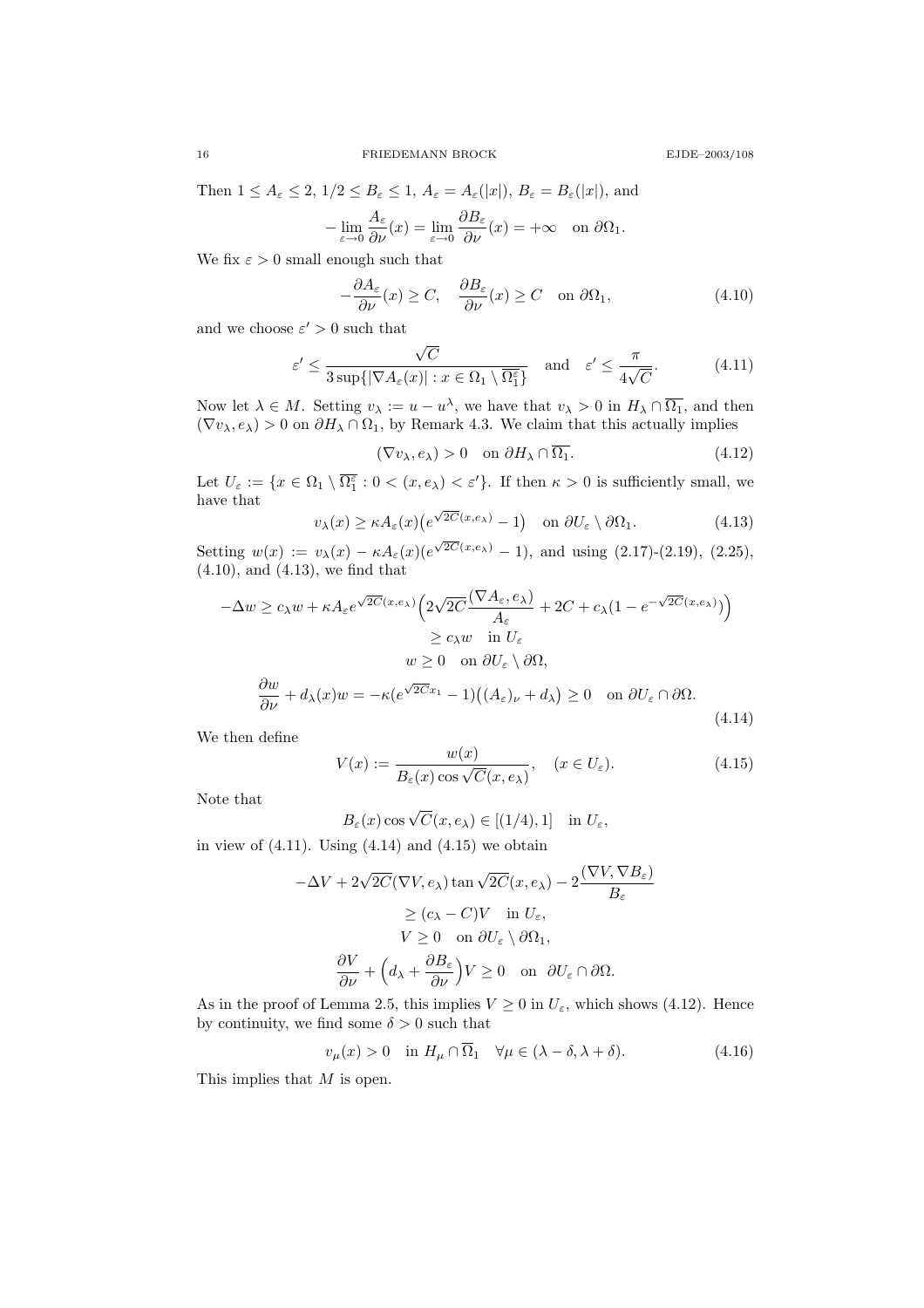Recalling that  $0 \in M$ , let  $M_1$  the connected component of M containing 0. Since then  $\pm \pi \notin M_1$ , we have that  $u = u^{\lambda^*}$ , where  $\lambda^* := \sup_{M_1} \lambda$ . Hence  $u_{\nu}(x) > 0$  on  $\partial H_{\lambda} \cap \Omega_1 \ \forall \lambda \in (\lambda^* - \pi, \lambda^*)$ . With the notations of the previous proof this implies

$$
\widehat{u}(z,\varphi,x'') = \widehat{u}(z,2\lambda^* - \varphi,x''),
$$
  

$$
\frac{\partial \widehat{u}}{\partial \varphi}(z,\varphi,x'') < 0 \quad \text{for } \varphi \in [\lambda^*,\lambda^* + \pi], \ R_1^2 \le z^2 + |x''|^2 \le R_1^2, \ z \ge 0.
$$
 (4.17)

We may repeat the above considerations in the  $(l_1, l_i)$ -plane,  $(i = 3, \ldots, N)$ , to obtain that for every half-space H with  $0 \in \partial H$  we have either  $u(x) \geq u(\sigma_H x)$  for all  $x \in H \cap \Omega_1$  or  $u(x) \leq u(\sigma_H x)$  for all  $x \in H \cap \Omega_1$ . By Lemma 4.2 this implies that  $u$  has codimension one symmetry. Finally, the inequality in  $(4.9)$  follows from  $(4.17).$ 

The following statement is an analogue of Lemma 2.6.

**Lemma 4.5.** Let u a local minimizer of  $(4.1)$ . Suppose that u is not radial, and that there exists a half-space  $H \subset \mathbb{R}^N$ , with  $0 \in \partial H$ , such that  $(4.6)$  holds. Then the conclusions of Lemma 4.4 hold.

Proof. We use the notation of the previous proof. We also define two-point rearrangements  $T^{\lambda}u$  with respect to the half-space  $H_{\lambda} = \{x : (x, e_{\lambda}) > 0\}, (\lambda \in$  $[-\pi, \pi]$ ), by

$$
T^{\lambda}u(x) := \begin{cases} \max\{u(x); u(\sigma_{H_{\lambda}}x)\} & \text{if } x \in H_{\lambda} \cap \Omega_1, \\ \min\{u(x); u(\sigma_{H_{\lambda}}x)\} & \text{if } x \in \Omega_1 \setminus H_{\lambda}. \end{cases}
$$
(4.18)

The properties of Lemma 2.2 hold for this type of rearrangement, too. Hence we may argue analogously as in the proof of Theorem 3.1 to obtain that either  $u = T^{\lambda}u \,\forall \lambda \in [\lambda_0, \lambda_0 + \pi]$  or  $u^{\lambda} = T^{\lambda}u \,\forall \lambda \in [\lambda_0, \lambda_0 + \pi]$ . Since we may repeat these considerations in any  $(l_1, l_i)$ - plane,  $(i = 3, ..., N)$ , we then find as in the previous proof, that  $u$  has codimension one symmetry. Finally the inequality in  $(4.9)$  follows easily from the fact that u is non-radial and from Remark 4.3.

**Theorem 4.6.** Let u be a global minimizer of  $(4.1)$ , and assume that u is not radial. Then the conclusions of Lemma 4.4 hold.

*Proof.* For any half-space H with  $0 \in H$ , let  $\sigma_H u$  and  $T^H u$  denote reflection and two-point rearrangement with respect to H, respectively, that is  $\sigma_H u(x) := u(\sigma_H x)$  $\forall x \in \Omega_1$ , and

$$
T^{H}u(x) := \begin{cases} \max\{u(x); u(\sigma_{H}x)\} & \text{if } x \in H \cap \Omega_{1}, \\ \min\{u(x); u(\sigma_{H}x)\} & \text{if } x \in \Omega_{1} \setminus H. \end{cases}
$$
(4.19)

Arguing as in proof of Theorem 2.7 we find that either  $u = T^H u$  or  $\sigma_H u = T^H u$ . Hence  $u$  has codimension one symmetry, by Lemma 4.2. The inequality in  $(4.9)$ then follows as in the previous proof.  $\square$ 

Remark 4.7. 1) Homogeneous variational problems with one constraint in domains with rotational symmetry under Neumann boundary conditions, that is,  $F(v) = -(1/2)v^2$ ,  $n = 1$ ,  $G_1(v) = |v|^{p+1}$  and  $H \equiv 0$ , have been extensively studied by Esteban and other authors (see [9, 10, 11, 12]). It turned out that the global minimizers are not radially symmetric, but have the symmetry property of Lemma 4.4.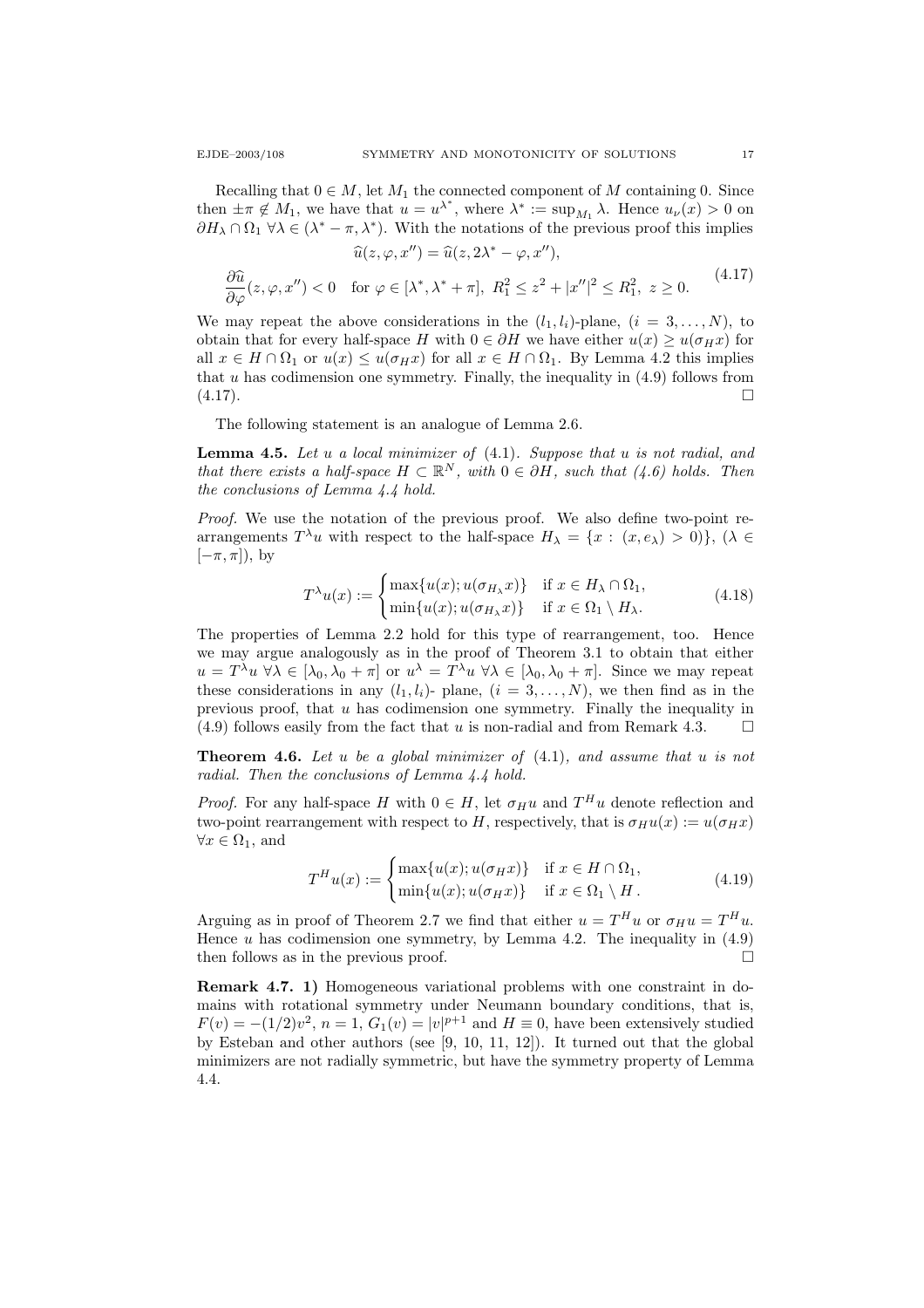2) O. Lopes [19] studied problem (4.1) for one constraint under Neumann conditions. He also investigated a variational problem that is related to an elliptic system,

$$
E(v_1,\ldots,v_K) := \int_{\Omega_1} \left( (1/2) \sum_{i=1}^K |\nabla v_i|^2 - F(|x|,v_1,\ldots,v_K) \right) dx \to \text{Inf }!
$$

subject to

$$
v_i \in W^{1,2}(\Omega_1)
$$
,  $(i = 1,..., K)$ , and  $\int_{\Omega_1} G(|x|, v_1,..., v_K) dx = 1$ ,

where the functions  $F$  and  $G$  satisfy appropriate smoothness and growth conditions. He proved both in the scalar and in the vector case, that local minimizers are not radial. Furthermore, he showed in the system case that any component of the (vector-valued) global minimizer has codimension one symmetry (he did not prove the inequality  $(4.9)$ . This result is surprising, since no cooperativity condition is imposed on F.

We mention that the symmetry proofs in [19, 20] are based on a reflection device in which the Principle of Unique Continuation plays a crucial role, too. However, the transformations used in that method are different from ours: in particular, they are not rearrangements. This fact restricts the applicability of the method to problems with one constraint.

3) Lemmata 4.2, 4.4 and Theorem 4.6 remain valid if the nonlinearities  $F, G_i, H$ ,  $(i = 1, \ldots, n)$ , depend also on |x|, provided that they satisfy suitable smoothness and growth conditions and/or if  $\Omega_1$  is a ball  $B_R$ ,  $(R > 0)$ .

### 5. Dirichlet boundary conditions

In this section we reconsider the problems  $(2.4)$ ,  $(3.1)$  and  $(4.1)$  when the solutions u satisfy Dirichlet boundary conditions on  $\partial\Omega$ , respectively on  $\partial\Omega_1$ . 1) Letting

$$
X := \{ v \in W^{1,2}(\Omega_a) \cap W^{1,2}_{loc}(\Omega) : v \text{ is (2a)-periodic in } x_1 \text{ and } v = g \text{ on } \mathbb{R} \times \partial \omega \},
$$

where  $g \in W^{1,2}(\Omega_a) \cap C(\overline{\Omega_a})$ ,  $g = g(x')$ , and omitting the boundary term in J and  $J_{+}$ , the results of Section 2 and 3 remain valid, except the fact that the derivative  $u_{x_1}$  is now positive only on  $(\lambda^* - a, \lambda^*) \times \omega$ .

The proofs require only some minor modifications which we summarize below. First observe that, if u satisfies  $(2.16)$ , then we again obtain the alternative  $(2.20)$ , (2.21), except that the first condition in (2.21) is satisfied on the set  $(\lambda, \lambda + a) \times \omega$ only. Then, defining  $M$  by (2.24) as in the proof of Lemma 2.5, the proof of its openness is modified as follows: Let  $W_{\varepsilon} := \{x \in (\lambda + \varepsilon, \lambda + a - \varepsilon) \times \omega : |x - y| > \varepsilon\}$  $\varepsilon \ \forall y \in \partial \Omega$ , and let  $\lambda \in M$ . Since  $v_{\lambda} = u - u^{\lambda} > 0$  in  $(\lambda, \lambda + a) \times \omega$ , we find by continuity some  $\delta(=\delta(\varepsilon)) > 0$  such that  $v_{\mu} > 0$  in  $W_{\varepsilon}$  for any  $\mu \in (\lambda - \delta, \lambda + \delta)$ . Then

$$
-\Delta v_{\mu} \ge c_{\mu} v_{\mu} \quad \text{in } ((\mu, \mu + a) \times \omega) \setminus \overline{W_{\varepsilon}},
$$
  

$$
v_{\mu} \ge 0 \quad \text{on } \partial((\mu, \mu + a) \times \omega \setminus \overline{W_{\varepsilon}}),
$$
 (5.1)

where the coefficients  $c_{\mu}$  and  $d_{\mu}$  are defined by (2.18),(2.19) and satisfy the (uniform!) inequalities (2.25). Now the Maximum Principle in Small Domains (see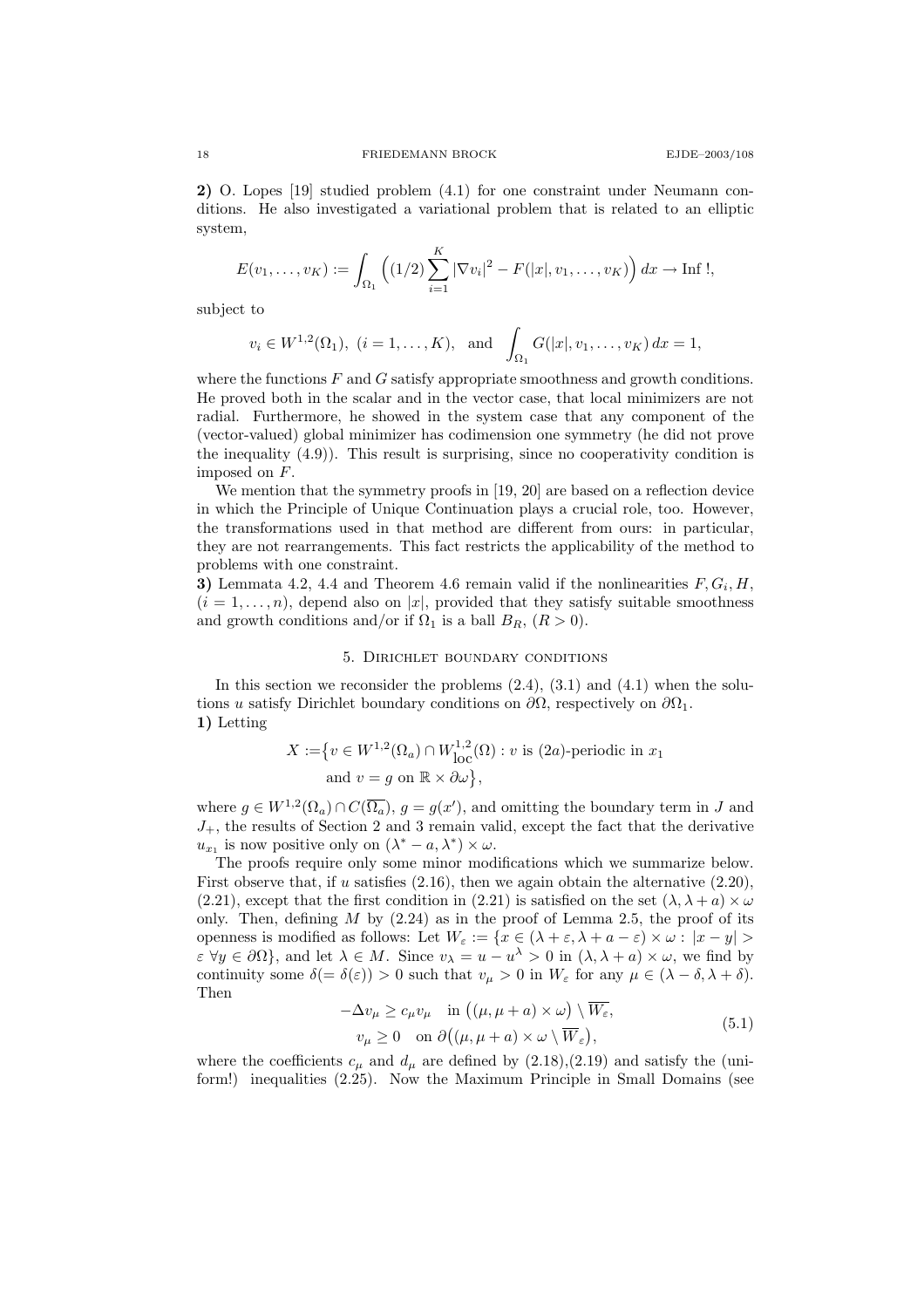Appendix) tells us that if  $\varepsilon$  is small enough then the solution  $v_\mu$  of (5.1) is nonnegative  $\forall \mu \in (\lambda - \delta, \lambda + \delta)$ . Applying the Strong Maximum Principle then gives that  $v_{\mu} > 0$  in  $(\mu, \mu + a) \times \omega$ . This proves that M is open.

2) Replacing  $W^{1,2}(\Omega_1)$  by  $W_0^{1,2}(\Omega_1)$  and omitting the boundary term in  $J_1$  in the definition of problem (4.1), the results of Section 4 remain valid, except that the angular derivative  $(\partial \tilde{u}/\partial \theta)(r, \theta)$  is now positive only on  $(R_1, R_2) \times (0, \pi)$ .

Observe first that if u satisfies  $(4.6)$  then we obtain the alternative  $(4.7),(4.8)$ , except that the first condition in (4.8) is satisfied on the set  $H \cap \Omega_1$  only. Then, defining the set  $M$  as in the proof of Lemma 4.4, the proof of its openness can be accomplished by using the Maximum Principle in Small Domains similarly as above. We leave the details to the reader.

## 6. Appendix

In this Appendix let  $\Omega$  be a domain in  $\mathbb{R}^N$ , and let  $a_{ij} \in C^1(\overline{\Omega})$ ,  $d \in C(\overline{\Omega})$ ,  $b_i, c \in L^{\infty}(\Omega)$ , with  $a_{ij} = a_{ji}, a_{ij}(x)\xi_i\xi_j \geq c_0|\xi|^2$  for all  $x \in \Omega$ , for all  $\xi \in \mathbb{R}^N$ ,  $c_0 > 0, (i, j = 1, \ldots, N).$ 

Weak Maximum principle. (see [14]) Let  $\partial\Omega = \Gamma_0 \cup \Gamma_1$ , where  $\Gamma_0 \cap \Gamma_1 = \emptyset$ ,  $\Gamma_1$ open and smooth,  $c \geq 0$ ,  $d \geq 0$ . Then, if  $u \in W^{2,N}(\Omega) \cap C(\overline{\Omega})$  satisfies

$$
-a_{ij}u_{x_ix_j} + b_iu_{x_i} + cu \ge 0 \quad \text{in } \Omega,\tag{6.1}
$$

$$
u \ge 0
$$
 on  $\Gamma_0$ ,  $\frac{\partial u}{\partial \nu} + du \ge 0$  on  $\Gamma_1$ , (6.2)

it follows that  $u \geq 0$  in  $\Omega$ .

Strong Maximum Principle. (see [14]) Let  $\partial\Omega$  smooth in a neighborhood of  $x_0 \in \partial\Omega$ , and let  $u \in W^{2,N}(\Omega) \cap C^1(\Omega \cup \{x_0\})$  satisfy  $(6.1)$ ,  $u \geq 0$  in  $\Omega$ , and  $u(x_0) = 0$ . Then

$$
\limsup_{t \to +0} \frac{1}{t} \big( u(x_0 - t\nu) - u(x_0) \big) \ge 0, \quad (\text{vis the exterior normal}),
$$

where the equality sign is attained only if  $u \equiv 0$  in  $\Omega$ .

Maximum Principle in Small Domains. (see [3]) There exists a number  $\delta > 0$ depending only on diam  $\Omega$ , N,  $c_0$  and on the L<sup>∞</sup>-bounds for the functions  $a_{ij}, b_i$ and c, such that if  $|\Omega| < \delta$ , and if  $u \in W^{2,N}(\Omega) \cap C(\overline{\Omega})$  satisfies (6.1) and  $u \ge 0$  on  $∂Ω$ , then  $u ≥ 0$  in  $Ω$ .

**Principle of Unique Continuation.** (see [15]) Let  $u \in W^{2,2}(\Omega)$  satisfy

$$
-a_{ij}u_{x_ix_j} + b_iu_{x_i} + cu = 0 \quad \text{in } \Omega,\tag{6.3}
$$

and suppose that there is a nonempty open subset U of  $\Omega$  such that  $u \equiv 0$  in U. Then  $u \equiv 0$  in  $\Omega$ .

Acknowledgement. The author would like to thank Prof. M. Musso (at Politecnico di Torino) for her useful discussions, also to the anonymous referee for his/her valuable remarks.